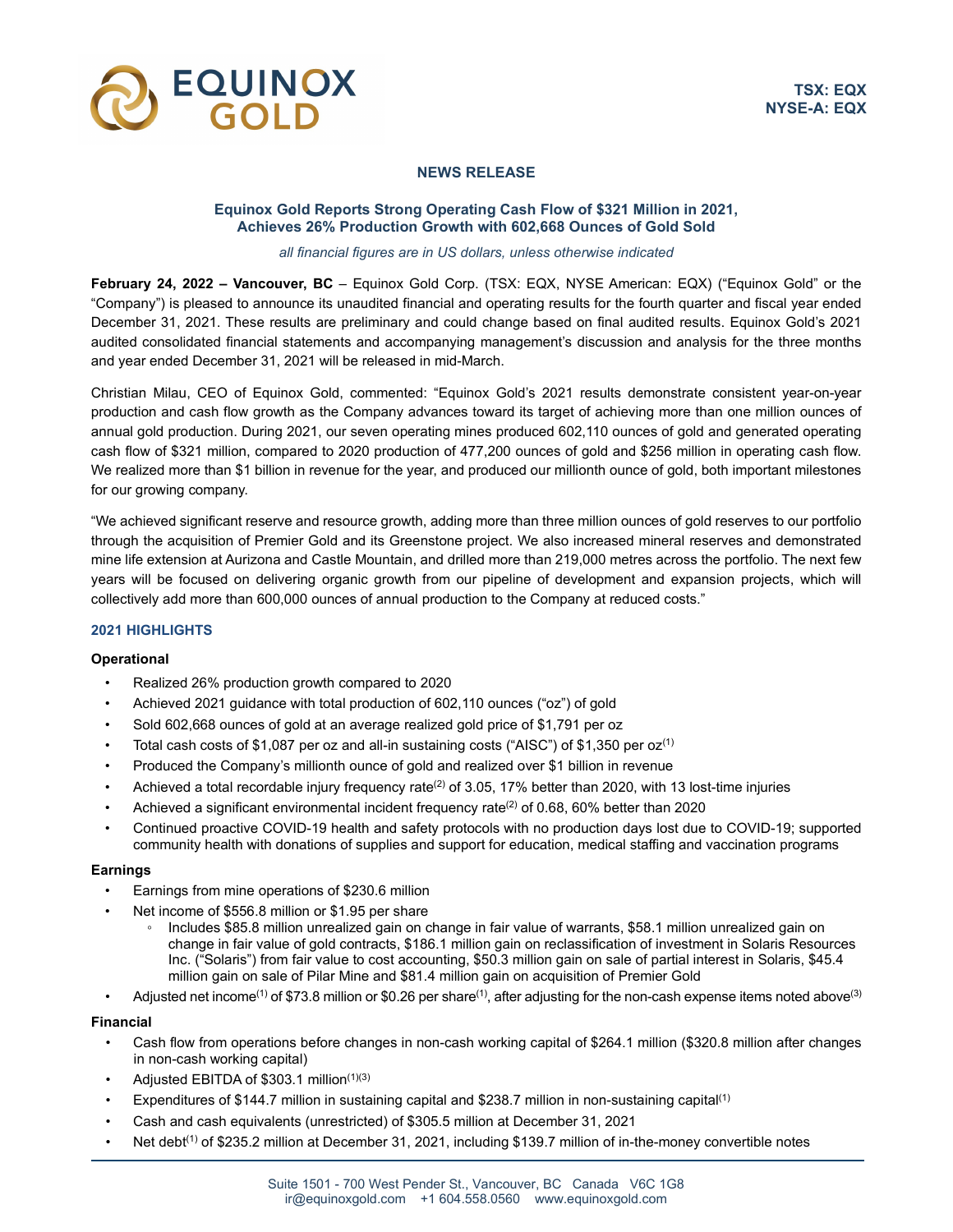# **Corporate**

- Completed acquisition of Premier, increasing diversification and scale with a 50% interest in the low-cost, long-life Greenstone gold project in Canada and a 100% interest in the operating gold-silver Mercedes mine in Mexico
- Increased Greenstone ownership interest to 60%
- Sold ten million shares of Solaris for total cash proceeds of \$66.7 million
- Sold the Pilar Mine for \$38.0 million, a 1% net smelter return royalty and 11.6 million shares of Pilar Gold Inc.
- Invested C\$51 million in i-80 Gold Corp. to maintain an approximate 25% interest on a fully diluted basis
- Announced agreement to sell the Mercedes Mine for \$100 million, a 2% net smelter return and 24.73 million shares of Bear Creek Mining Corporation ("Bear Creek")(4)

#### **Construction, development and exploration**

- Commenced Greenstone construction in Q4 2021 with first gold pour targeted for the first half of 2024 ("H1 2024")
- Advanced Santa Luz construction with first gold pour targeted for late Q1 2022
- Increased Aurizona Mineral Reserves by 73% and completed a positive pre-feasibility study for an expansion that would extend the mine life to 11 years and increase annual production by concurrently mining new underground and satellite open-pit deposits with the existing open-pit mine
- Increased Castle Mountain Mineral Reserves by 17% and completed a positive feasibility study for a Phase 2 expansion that would extend the Castle Mountain mine life to 21 years and increase gold production to more than 200,000 ounces per year
- Commenced mining the new Guadalupe open-pit deposit and Bermejal underground deposit at Los Filos
- Drilled 219,000 metres across the portfolio with a focus on Mineral Reserve growth and mine life extension
- Added 3.3 million ounces of Proven and Probable Mineral Reserves through the Premier Acquisition

#### **Responsible mining**

- Published inaugural Environmental, Social and Governance (ESG) Report
- Published first Tailings Management Report
- Started implementing Towards Sustainable Mining Protocols and Responsible Gold Mining Principles at all mine sites
- Established a Social Responsibility & Human Rights Policy, conducted human rights assessments at two mine sites
- Set and achieved short-term energy and greenhouse gas emission targets for 2021, submitted data to the Carbon Disclosure Project, commenced reporting using the Task Force on Climate-related Financial Disclosures framework

### **HIGHLIGHTS FOR THE THREE MONTHS ENDED DECEMBER 31, 2021**

#### **Operational**

- Total recordable injury frequency rate of 2.92 with 3 lost-time injuries
- Produced 210,432 ounces of gold during the quarter; sold 212,255 ounces of gold at an average realized gold price of \$1,792 per oz
- Total cash costs of \$1,040 per oz and AISC of \$1,266 per oz

#### **Earnings**

- Earnings from mine operations of \$99.4 million
- Net income of \$110.9 million or \$0.37 per share
	- Includes \$27.5 million unrealized gain on change in fair value of share purchase warrants, \$9.4 million dilution gain on investment in associate and \$8.0 million loss on disposal of plant and equipment
- Adjusted net income of \$75.6 million or \$0.25 per share, after adjusting for the non-cash expense items noted above<sup>(5)</sup>

#### **Financial**

- Cash flow from operations before changes in non-cash working capital of \$122.2 million (\$155.4 million after changes in non-cash working capital)
- Adjusted EBITDA of \$130.0 million(5)
- Expenditures of \$42.4 million in sustaining capital and \$84.6 million in non-sustaining capital

#### **Construction, development and exploration**

- Commenced full-scale construction at Greenstone with a construction budget on a 100% basis (of which Equinox Gold will fund 60%) of C\$1.53 billion (\$1.23 billion at a rate of USD:CAD 1.25), including a \$177 million contingency
	- Initial capital estimate updated in October 2021 to reflect firm supplier quotes following detailed engineering, a review and update of capital costs, and an increased contingency including a provision for future inflation and potential COVID-19 impacts
	- Initial cash spend could be reduced by approximately \$100 million through lease financing for mobile equipment and offset economically by up to \$70 million of pre-commercial production revenues (at \$1,750 per oz gold price)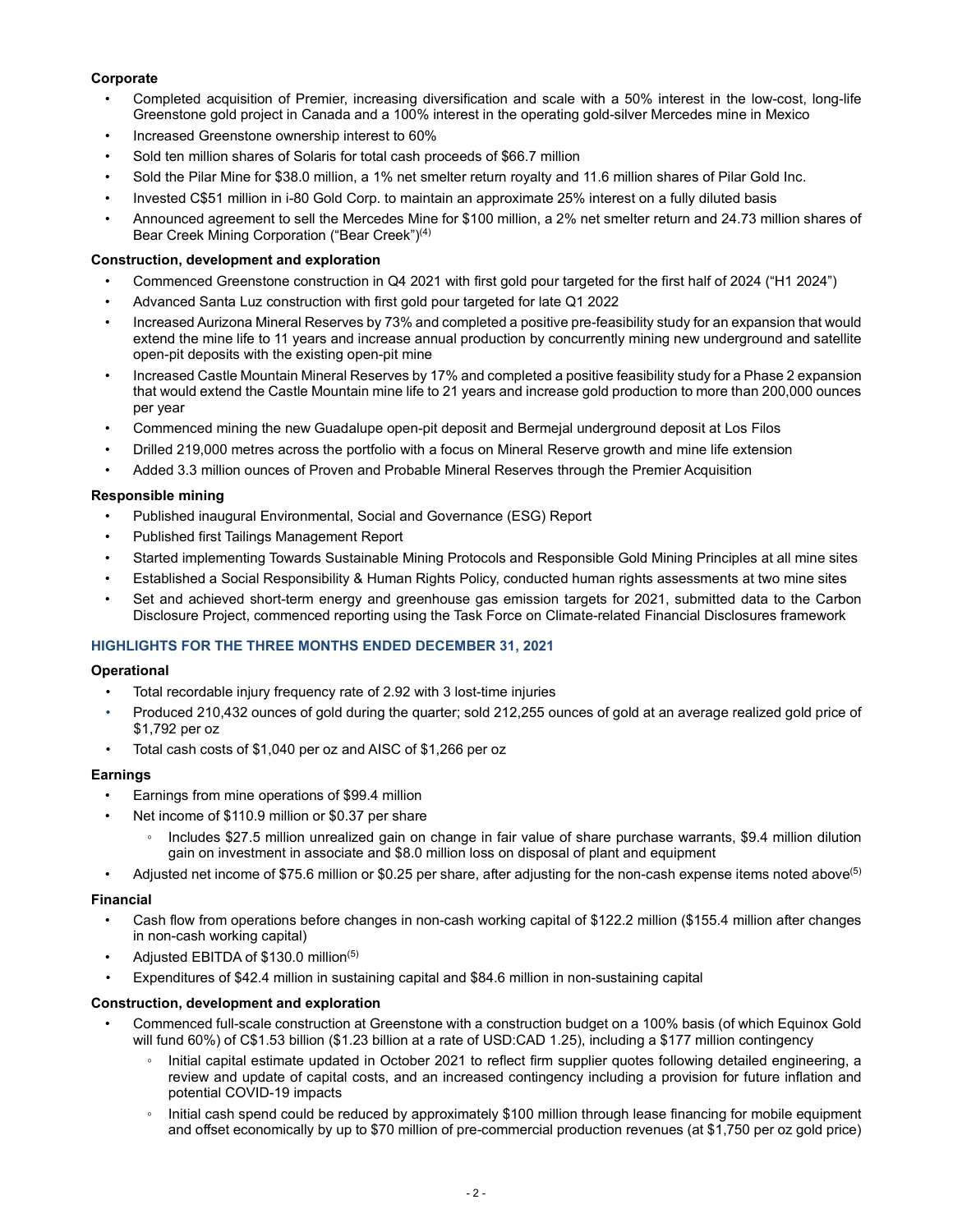### **POST QUARTER END HIGHLIGHTS**

- Provided 2022 production and cost guidance of 625,000 to 710,000 ounces of gold at cash costs of \$1,080 to \$1,140 per oz and AISC of \$1,330 to \$1,415 per oz
- Provided 2022 capital expenditure guidance of \$682 million
	- \$195 million of sustaining capital
	- \$487 million of non-sustaining capital, including \$27 million to complete Santa Luz construction and \$326 million to advance Greenstone construction
	- \$36 million of exploration expenditures, including sustaining (\$6 million) and non-sustaining (\$30 million) capital expenditure guidance
- Commenced commissioning of the Santa Luz gold plant, including leach circuit, SAG mill, ball mill and secondary grinding; construction more than 95% complete and on track for first gold pour by late Q1 2022
- Greenstone construction progressing well
	- Engineering approximately 85% complete
	- Tailings management facility ahead of schedule
	- Highway relocation underway

\_\_\_\_\_\_\_\_\_\_\_\_\_\_\_\_\_\_\_\_\_\_\_\_\_\_\_\_\_\_\_\_\_\_\_\_

- Site civil works and concrete foundation work underway
- New Brazil Federal legislation announced February 16, 2022 changed minimum freeboard<sup>(6)</sup> guidelines for all tailings storage facilities ("TSFs"), effective immediately
	- As the result of heavy rains that began in November, the RDM TSF freeboard is currently outside of the new guidelines, requiring a temporary suspension of plant operations for an estimated two to three weeks until the water level is reduced, at which point plant operations will resume
	- Mining and stockpiling of ore will continue during the suspension of plant operations; the Company does not anticipate a material impact on production for the year

- $(2)$  Total recordable injury frequency rate and significant environmental incident frequency rate are both reported per million hours worked. Total recordable injury frequency rate is the total number of injuries excluding those requiring simple first aid treatment.
- $^{(3)}$  Primary adjustments for the year ended December 31, 2021 were \$85.8 million unrealized gain on change in fair value of warrants, \$58.1 million unrealized gain on change in fair value of gold contracts, \$186.1 million gain on reclassification of investment in Solaris from fair value to cost accounting, \$50.3 million gain on sale of partial interest in Solaris, \$45.4 million gain on sale of Pilar and \$81.4 million gain on acquisition of Premier Gold.
- <sup>(4)</sup> The sale is expected to close around the end of Q1 2022, subject to completion of customary closing conditions and regulatory approvals.
- $<sup>(5)</sup>$  Primary adjustments for the three months ended December 31, 2021 were \$27.5 million unrealized gain on change in fair value of share</sup> purchase warrants, \$9.4 million dilution gain on investment in associate and \$8.0 million loss on disposal of plant and equipment.
- $(6)$  Freeboard is the height from the crest of the TSF embankment to the surface of tailings and water in the TSF.

# **CONFERENCE CALL AND WEBCAST**

Equinox Gold will host a conference call and webcast on Friday, February 25, 2022 commencing at 7:30 am Vancouver time to discuss the Company's financial and operating results for the fourth quarter and fiscal year ended December 31, 2021 and activities underway at the Company's projects. All participants will have the opportunity to ask questions of Equinox Gold's CEO and executive team. The webcast will be archived on Equinox Gold's website until August 25, 2022.

*Conference call* Toll-free in U.S. and Canada: 1-800-319-4610 International callers: +1 604-638-5340

*Webcast* www.equinoxgold.com

<sup>(1)</sup> Cash costs per oz sold, AISC per oz sold, adjusted net income, adjusted EBITDA, adjusted EPS, sustaining capital, non-sustaining capital and net debt are non-IFRS measures. See *Non-IFRS Measures* and *Cautionary Notes*.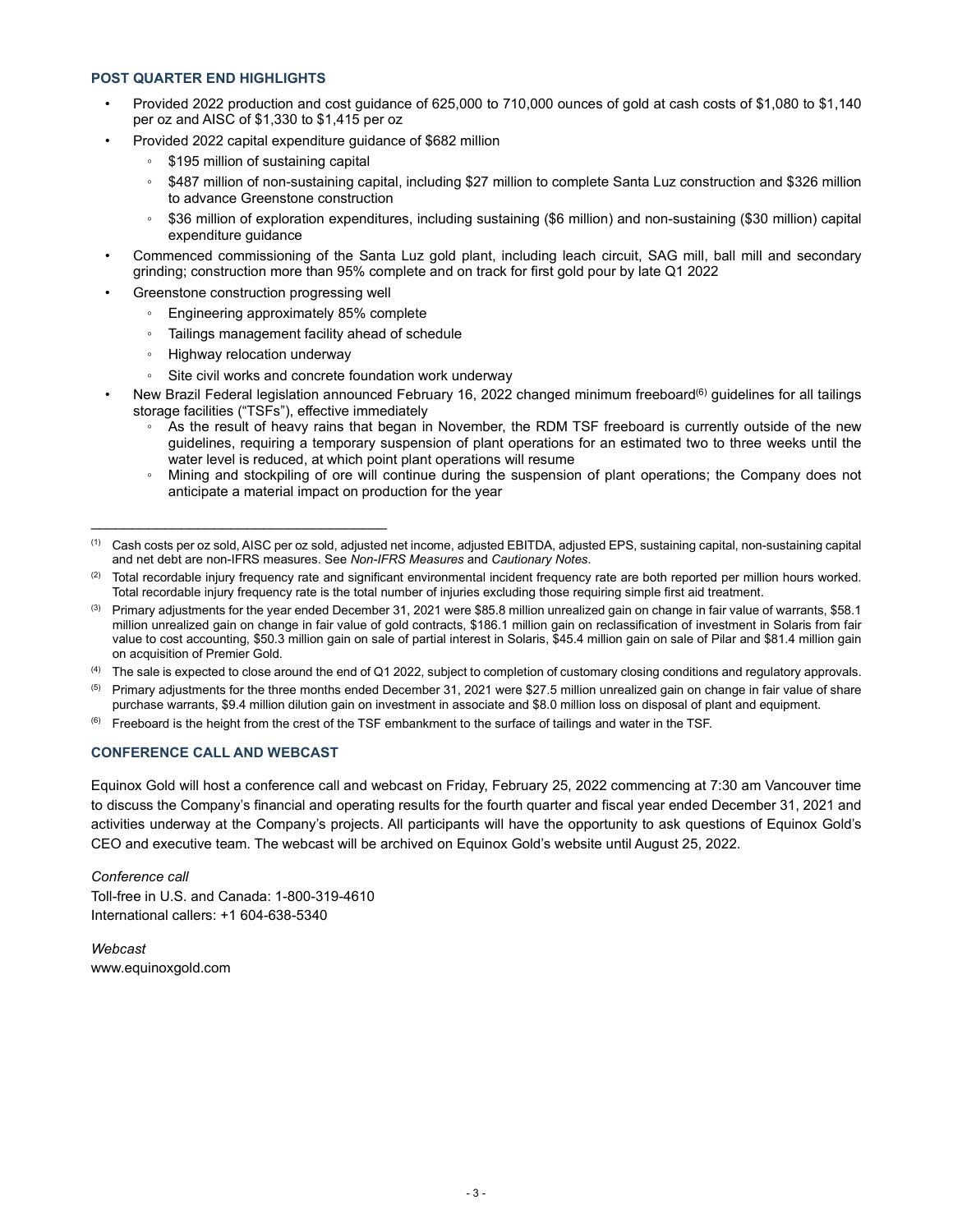# **CONSOLIDATED RESULTS**

| Basic weighted average shares during period | 284,932,357 | 212.487.729 |
|---------------------------------------------|-------------|-------------|
| Shares outstanding end of period            | 301,324,604 | 242,354,406 |

|                                                                   |          | Three months ended   |                       |                      | Year ended                   |                              |
|-------------------------------------------------------------------|----------|----------------------|-----------------------|----------------------|------------------------------|------------------------------|
| <b>Operating data</b>                                             | Unit     | December 31,<br>2021 | September 30,<br>2021 | December 31,<br>2020 | December 31,<br>$2021^{(1)}$ | December 31,<br>$2020^{(2)}$ |
| Gold produced                                                     | 0Z       | 210,432              | 139,758               | 136,352              | 602,110                      | 477,186                      |
| Gold sold                                                         | 0Z       | 212,255              | 137,144               | 136,418              | 602,668                      | 473,309                      |
| Average realized gold price                                       | \$/oz    | 1,792                | 1,780                 | 1,871                | 1,791                        | 1,783                        |
| Cash costs per oz sold $(4)$                                      | \$/oz    | 1,040                | 1,109                 | 844                  | 1,087                        | 847                          |
| AISC per oz sold(3)(4)                                            | \$/oz    | 1,266                | 1,327                 | 1,086                | 1,350                        | 1,025                        |
| <b>Financial data</b>                                             |          |                      |                       |                      |                              |                              |
| Revenue                                                           | M\$      | 381.2                | 245.1                 | 255.5                | 1,082.3                      | 845.4                        |
| Earnings from mine operations                                     | M\$      | 99.4                 | 45.7                  | 97.7                 | 230.6                        | 290.2                        |
| Net income (loss)                                                 | M\$      | 110.9                | (8.1)                 | 91.2                 | 556.8                        | 22.3                         |
| Earnings (loss) per share                                         | \$/share | 0.37                 | (0.03)                | 0.38                 | 1.95                         | 0.10                         |
| Adjusted EBITDA <sup>(4)</sup>                                    | M\$      | 130.0                | 67.3                  | 85.3                 | 303.1                        | 282.3                        |
| Adjusted net income <sup>(4)</sup>                                | M\$      | 75.6                 | 9.2                   | 38.9                 | 73.8                         | 88.4                         |
| Adjusted EPS <sup>(4)</sup>                                       | \$/share | 0.25                 | 0.03                  | 0.16                 | 0.26                         | 0.42                         |
| <b>Balance sheet and cash flow data</b>                           |          |                      |                       |                      |                              |                              |
| Cash and cash equivalents<br>(unrestricted)                       | M\$      | 305.5                | 300.3                 | 344.9                | 305.5                        | 344.9                        |
| Net debt $(4)$                                                    | M\$      | 235.2                | 244.8                 | 200.3                | 235.2                        | 200.3                        |
| Operating cash flow before changes<br>in non-cash working capital | M\$      | 122.2                | 48.3                  | 94.0                 | 264.1                        | 271.0                        |

 $(1)$  Operational and financial results of the assets acquired as part of the Premier Acquisition are included from April 7, 2021, onward.

(2) Operational and financial results of the assets acquired as part of the Leagold Acquisition are included from March 10, 2020, onward. (3) Consolidated AISC per oz sold excludes corporate general and administration expenses.

(4) Cash costs per oz sold, AISC per oz sold, adjusted EBITDA, adjusted net income, adjusted EPS and net debt are non-IFRS measures. See *Non-IFRS Measures* and *Cautionary Notes*.

# **CONSOLIDATED 2021 RESULTS COMPARED TO 2021 FORECAST**

|                                      | 2021 Actuals | <b>Guidance Range</b> |
|--------------------------------------|--------------|-----------------------|
| Gold Production (oz)                 | 602.110      | 560,000 - 625,000     |
| Cash costs $(\frac{6}{2})^{(1)}$     | \$1,087      | $$1,025 - $1,075$     |
| AISC $(\frac{6}{2})^{(1)}$           | \$1,350      | $$1,300 - $1,375$     |
| Sustaining capital $(M$)^{(1)}$      | \$146        | \$186                 |
| Non-sustaining capital $(\$M)^{(1)}$ | \$239        | \$251                 |

 $(1)$  Cash costs per oz, AISC per oz, sustaining capital and non-sustaining capital are non-IFRS measures. See *Non-IFRS Measures* and *Cautionary Notes*.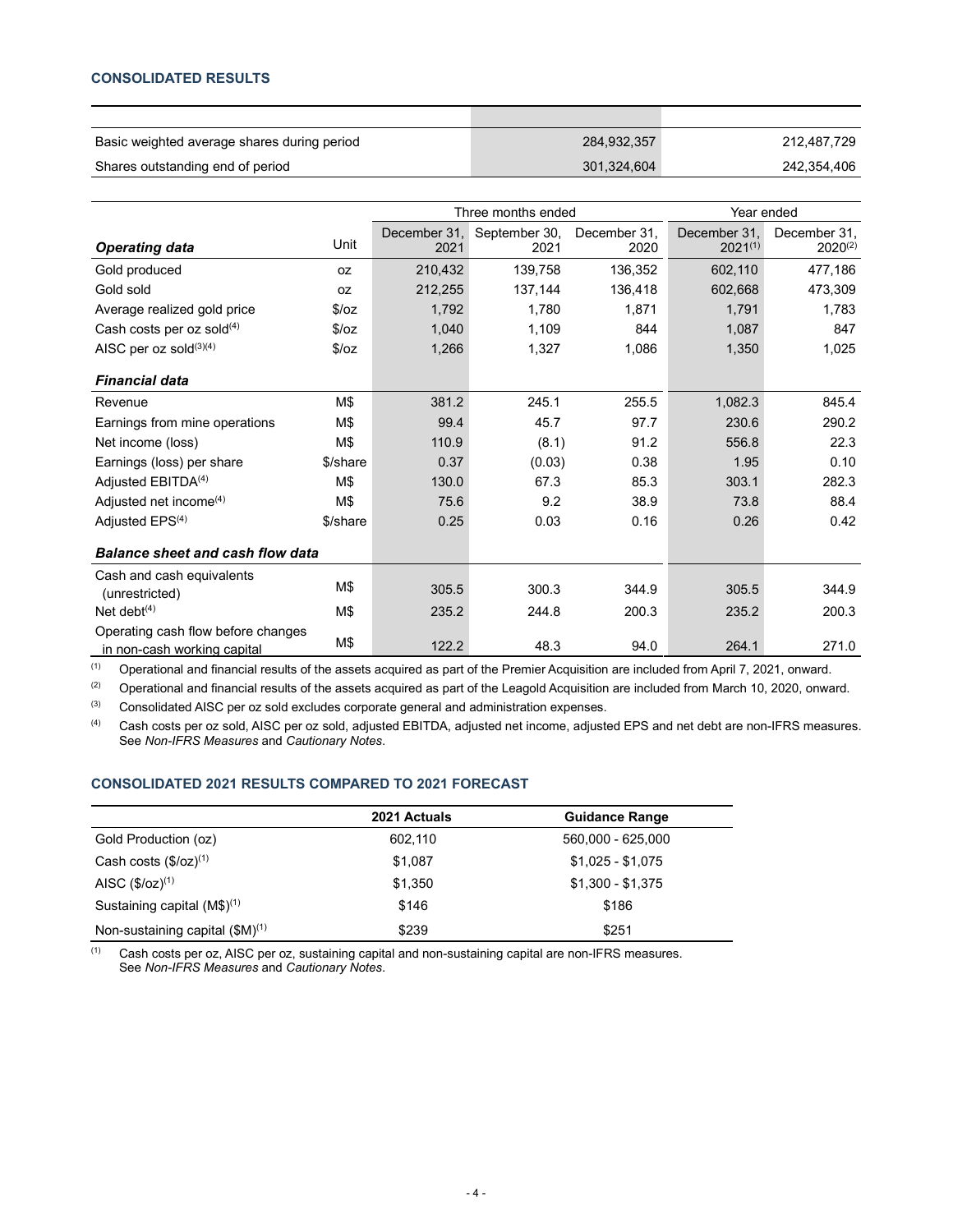#### **2022 OUTLOOK**

For 2022, the Company expects to achieve its fourth consecutive year of production growth with guidance of 625,000 to 710,000 ounces of gold, which is an increase of 11% compared to 2021 production (using the mid-point of 2022 guidance). Cash costs for 2022 are estimated at \$1,080 to \$1,140 per oz, with AISC of \$1,330 to \$1,415 per oz. Production and cost guidance excludes Mercedes as the previously announced sale to Bear Creek is expected to close around the end of Q1 2022, although ounces produced and capital spent prior to closing will be attributable to Equinox Gold. The Company may revise guidance during the year to reflect changes to expected results.

Production is expected to increase quarter over quarter, with 60% of gold production and more than 85% of operating cash flow anticipated in the second half of the year. As production increases, AISC is expected to decrease. Cash costs and AISC are expected to be approximately \$1,210 and \$1,540 per oz in H1 2022 and \$1,025 and \$1,295 per oz in H2 2022, respectively. The weighting of production and cash flow into the second half of the year is primarily due to Santa Luz transitioning from construction and commissioning to operations starting in Q2 2022.

Cash costs for 2022 reflect inflationary pressures across all operations, with approximately 15% cost escalation for fuel and other major consumables. AISC for 2022 includes \$195 million of sustaining capital investment focused primarily on stripping campaigns at Mesquite, Aurizona and Santa Luz to open up new ore sources, and both open-pit stripping and underground development work at Los Filos that was in part delayed during 2021. The Company is also completing TSF expansions or lifts at Aurizona, RDM and Santa Luz and completing a leach pad expansion at Castle Mountain. Sustaining capital guidance includes \$6 million for exploration, which is almost all capitalized.

The Company is undertaking several growth projects during 2022 including completing construction and commissioning of Santa Luz, advancing construction at Greenstone, and conducting exploration focused on mine life extension at Mesquite, Aurizona, Fazenda, Santa Luz and RDM. The Company's primary development focus for 2022 is construction at Greenstone, with Equinox Gold's 60% share of construction capital forecast at \$326 million. Non-sustaining capital expenditures also include underground development at Los Filos in part carried over from 2021, a pit expansion at RDM and permitting for the Castle Mountain expansion, with total non-sustaining capital for 2022 forecast at \$487 million. Non-sustaining capital guidance includes \$30 million for exploration, of which approximately \$19 million is expensed with the rest capitalized.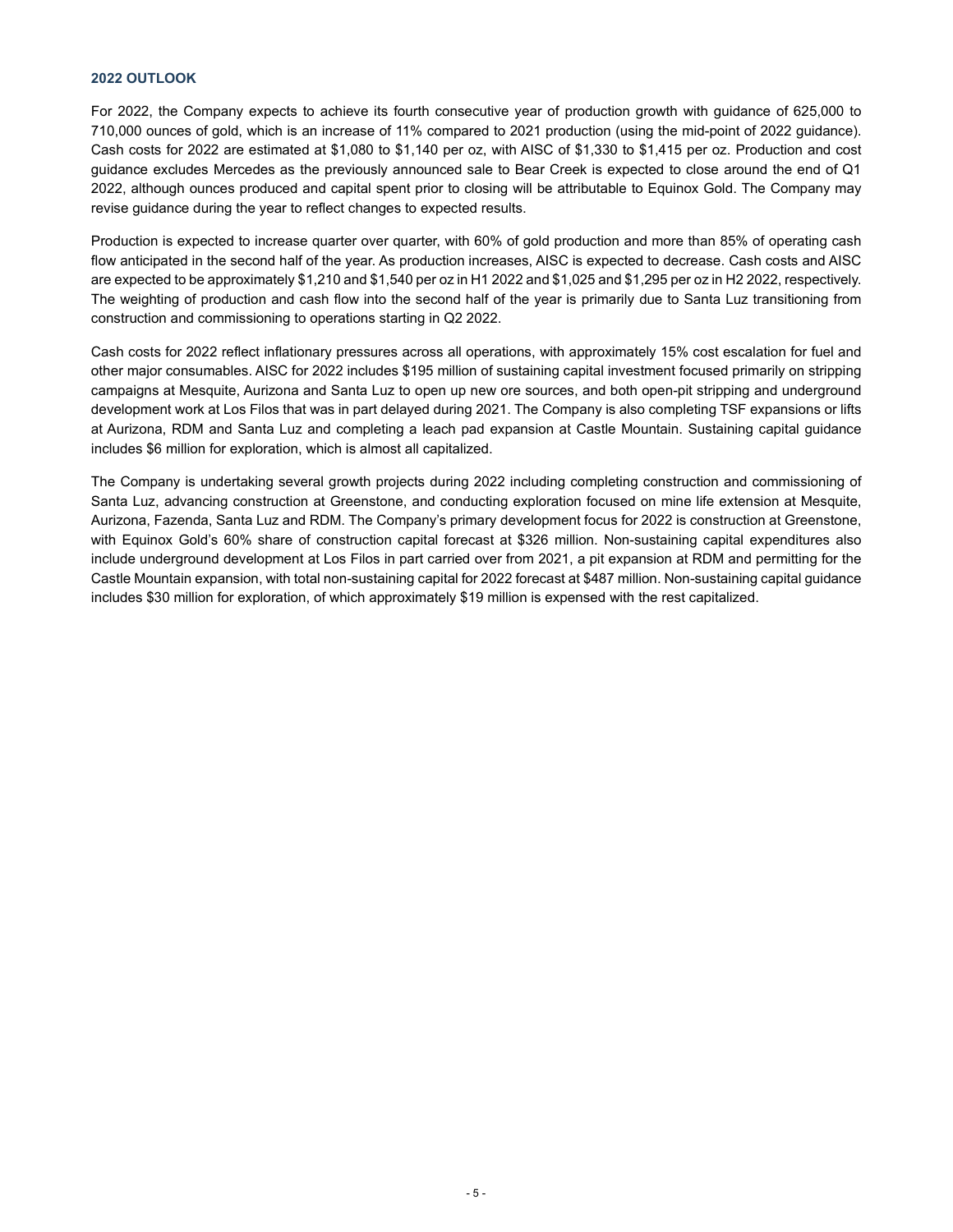#### **OPERATING & FINANCIAL RESULTS BY MINE**

### **Mesquite Gold Mine, California, USA**

|                                            |           | Three months ended |               |              | Year ended   |              |  |
|--------------------------------------------|-----------|--------------------|---------------|--------------|--------------|--------------|--|
|                                            | Unit      | December 31.       | September 30, | December 31. | December 31. | December 31, |  |
| <b>Operating data</b>                      |           | 2021               | 2021          | 2020         | 2021         | 2020         |  |
| Ore mined and stacked on leach pad         | kt        | 3,175              | 3,835         | 3,498        | 9,740        | 17,351       |  |
| Waste mined                                | kt        | 11,679             | 10,807        | 8,487        | 49,863       | 30,782       |  |
| Open pit strip ratio                       | w:o       | 3.68               | 2.82          | 2.43         | 5.12         | 1.77         |  |
| Average gold grade stacked to leach        | g/t       | 0.44               | 0.45          | 0.72         | 0.42         | 0.48         |  |
| Gold produced                              | <b>OZ</b> | 66,870             | 23,264        | 33,717       | 137,467      | 141,270      |  |
| Gold sold                                  | 0Z        | 68,377             | 22,333        | 33,032       | 138,289      | 139,872      |  |
| <b>Financial data</b>                      |           |                    |               |              |              |              |  |
| Revenue                                    | M\$       | 122.8              | 40.1          | 61.5         | 249.0        | 245.9        |  |
| Cash costs $(1)$                           | M\$       | 65.7               | 22.1          | 29.5         | 134.7        | 125.8        |  |
| Sustaining capital <sup>(1)</sup>          | M\$       | 3.2                | 8.7           | 10.5         | 46.3         | 24.1         |  |
| Reclamation expenses                       | M\$       | 1.2                | 0.6           | 0.4          | 2.6          | 2.8          |  |
| Total AISC <sup>(1)</sup>                  | M\$       | 70.1               | 31.4          | 40.4         | 183.6        | 152.7        |  |
| AISC contribution margin $(1)$             | M\$       | 52.8               | 8.7           | 21.0         | 65.5         | 93.3         |  |
| Non-sustaining expenditures <sup>(1)</sup> | M\$       | 6.2                | 5.1           | 0.6          | 19.4         | 9.2          |  |
| Mine free cash flow $(1)$                  | M\$       | 46.6               | 3.6           | 20.4         | 46.1         | 84.1         |  |
| <b>Unit analysis</b>                       |           |                    |               |              |              |              |  |
| Realized gold price per oz sold            | \$/oz     | 1,795              | 1,793         | 1,861        | 1,801        | 1,758        |  |
| Cash costs per oz sold $(1)$               | \$/oz     | 960                | 988           | 894          | 974          | 899          |  |
| AISC per oz sold $(1)$                     | \$/oz     | 1,023              | 1,402         | 1,225        | 1,327        | 1,091        |  |
| Mining cost per tonne mined                | \$/t      | 1.53               | 1.53          | 1.57         | 1.47         | 1.42         |  |
| Processing cost per tonne processed        | \$/t      | 3.75               | 2.86          | 3.36         | 4.32         | 2.81         |  |
| G&A cost per tonne processed               | \$/t      | 1.43               | 0.96          | 1.19         | 1.61         | 0.85         |  |

(1) Cash costs, sustaining capital, non-sustaining expenditures, AISC, AISC contribution margin, mine free cash flow, cash costs per oz sold, and AISC per oz sold are non-IFRS measures. See *Non-IFRS Measures* and *Cautionary Notes*.

#### *Outlook*

Mesquite production for 2022 is estimated at 120,000 to 130,000 ounces of gold, with approximately 60% of production expected in the second half of the year. Cash costs are estimated at \$1,050 to \$1,100 per oz and AISC at \$1,450 to \$1,500 per oz. The increase in AISC compared to 2021 reflects lower gold production as well as costs associated with stripping programs.

Ore from the Brownie pit is expected to be the primary source of production during 2022. Completion of the Brownie strip campaign provided full access to oxide ore at the bottom of the Phase 1 Brownie pit, and stripping of the Brownie Phase 2 pit commenced in Q4 2021. Forecast AISC at Mesquite in 2022 includes estimated sustaining capital of \$52 million related primarily to a \$44 million stripping program commencing in Q1 2022 to open up a new phase of the VE pit, which is expected to be the primary source of ore in Q4 2022 and into 2023. Non-sustaining growth capital of \$20 million includes \$5 million for exploration with the objective of converting resources to reserves in the Brownie, VE and Rainbow pits. The Company is also permitting and planning the construction of extensions to the leach pad and expects to make \$12 million in lease payments for the truck fleet.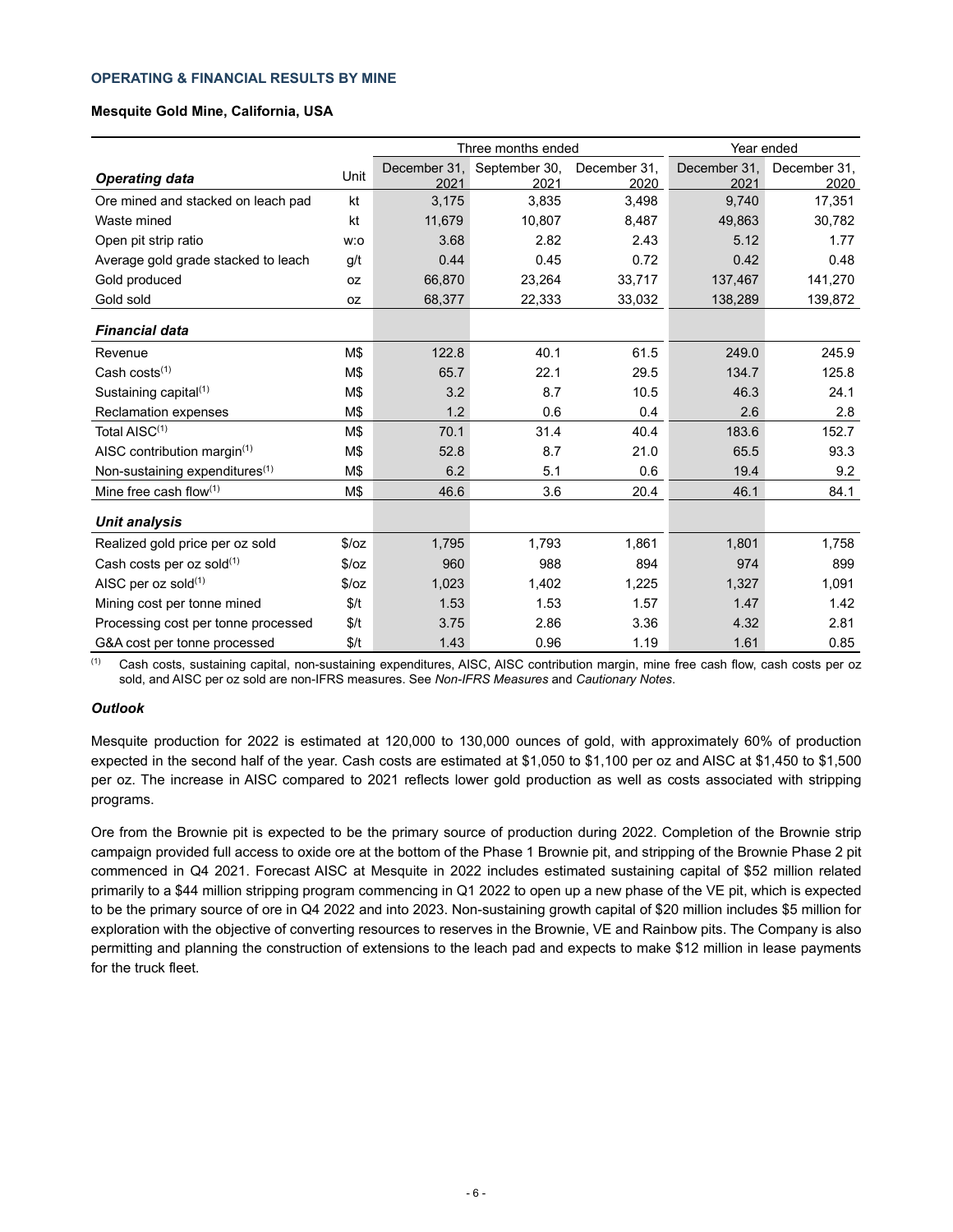# **Castle Mountain Gold Mine, California, USA**

|                                            |       | Three months ended |               |              | Year ended   |              |  |
|--------------------------------------------|-------|--------------------|---------------|--------------|--------------|--------------|--|
|                                            | Unit  | December 31.       | September 30, | December 31, | December 31, | December 31, |  |
| <b>Operating data</b>                      |       | 2021               | 2021          | $2020^{(1)}$ | 2021         | $2020^{(1)}$ |  |
| Ore mined and stacked to leach pad         | kt    | 987                | 1,331         | 1,197        | 4,710        | 1,197        |  |
| Waste mined                                | kt    | 408                | 143           | 130          | 1,149        | 130          |  |
| Open pit strip ratio                       | w:o   | 0.41               | 0.11          | 0.11         | 0.24         | 0.11         |  |
| Average gold grade stacked to leach<br>pad | g/t   | 0.28               | 0.30          | 0.33         | 0.36         | 0.33         |  |
| Gold produced                              | 0Z    | 8,357              | 7,873         | 5,338        | 25,270       | 5,338        |  |
| Gold sold                                  | 0Z    | 8,947              | 7,378         | 4,862        | 25,671       | 4,862        |  |
| <b>Financial data</b>                      |       |                    |               |              |              |              |  |
| Revenue                                    | M\$   | 16.1               | 13.1          | 9.1          | 46.0         | 9.1          |  |
| Cash costs $(2)$                           | M\$   | 8.2                | 6.1           | 4.5          | 22.7         | 4.5          |  |
| Sustaining capital $(2)$                   | M\$   | 8.6                | 1.8           |              | 13.9         |              |  |
| <b>Reclamation expenses</b>                | M\$   | 0.0                | 0.0           | 0.0          | 0.1          | 0.0          |  |
| Total AISC <sup>(2)</sup>                  | M\$   | 16.8               | 7.9           | 4.5          | 36.7         | 4.5          |  |
| AISC contribution margin <sup>(2)</sup>    | M\$   | (0.8)              | 5.2           | 4.6          | 9.3          | 4.6          |  |
| Non-sustaining expenditures <sup>(2)</sup> | M\$   | 2.0                | 0.8           | 7.4          | 7.8          | 51.9         |  |
| Mine free cash flow $(2)$                  | M\$   | (2.8)              | 4.4           | (2.8)        | 1.5          | (47.3)       |  |
| <b>Unit analysis</b>                       |       |                    |               |              |              |              |  |
| Realized gold price per oz sold            | \$/oz | 1,795              | 1,778         | 1,875        | 1,793        | 1,875        |  |
| Cash costs per oz sold $(2)$               | \$/oz | 918                | 822           | 921          | 883          | 921          |  |
| AISC per $oz$ sold $(2)$                   | \$/oz | 1,881              | 1,067         | 921          | 1,429        | 921          |  |
| Mining cost per tonne mined                | \$/t  | 3.31               | 3.24          | 3.30         | 3.15         | 4.12         |  |
| Processing cost per tonne processed        | \$/t  | 2.89               | 1.99          | 1.79         | 1.95         | 2.14         |  |
| G&A cost per tonne processed               | \$/t  | 2.28               | 1.35          | 1.87         | 1.39         | 2.28         |  |

(1) Castle Mountain commenced commercial production on November 21, 2020.

<sup>(2)</sup> Cash costs, sustaining capital, non-sustaining expenditures, AISC, AISC contribution margin, mine free cash flow, cash costs per oz sold, and AISC per oz sold are non-IFRS measures. See *Non-IFRS Measures* and *Cautionary Notes*.

# *Outlook*

Castle Mountain production for 2022 is estimated at 25,000 to 35,000 ounces of gold with cash costs of \$1,150 to \$1,200 per oz and AISC of \$1,475 to \$1,525 per oz.

Costs at Castle Mountain are expected to increase primarily as the result of the decision to crush and agglomerate ore to increase ore permeability and gold production. AISC for 2022 includes \$11 million of sustaining capital, with \$3 million allocated for plant modifications and \$7 million for the current leach pad expansion that is expected to accommodate the entirety of Phase 1 operations.

Non-sustaining growth capital of \$9 million at Castle Mountain in 2022 includes \$7 million for Phase 2 permitting, optimization studies and metallurgical test work, and nearly \$2 million for exploration. The Company expects to submit Phase 2 permit applications in Q1 2022.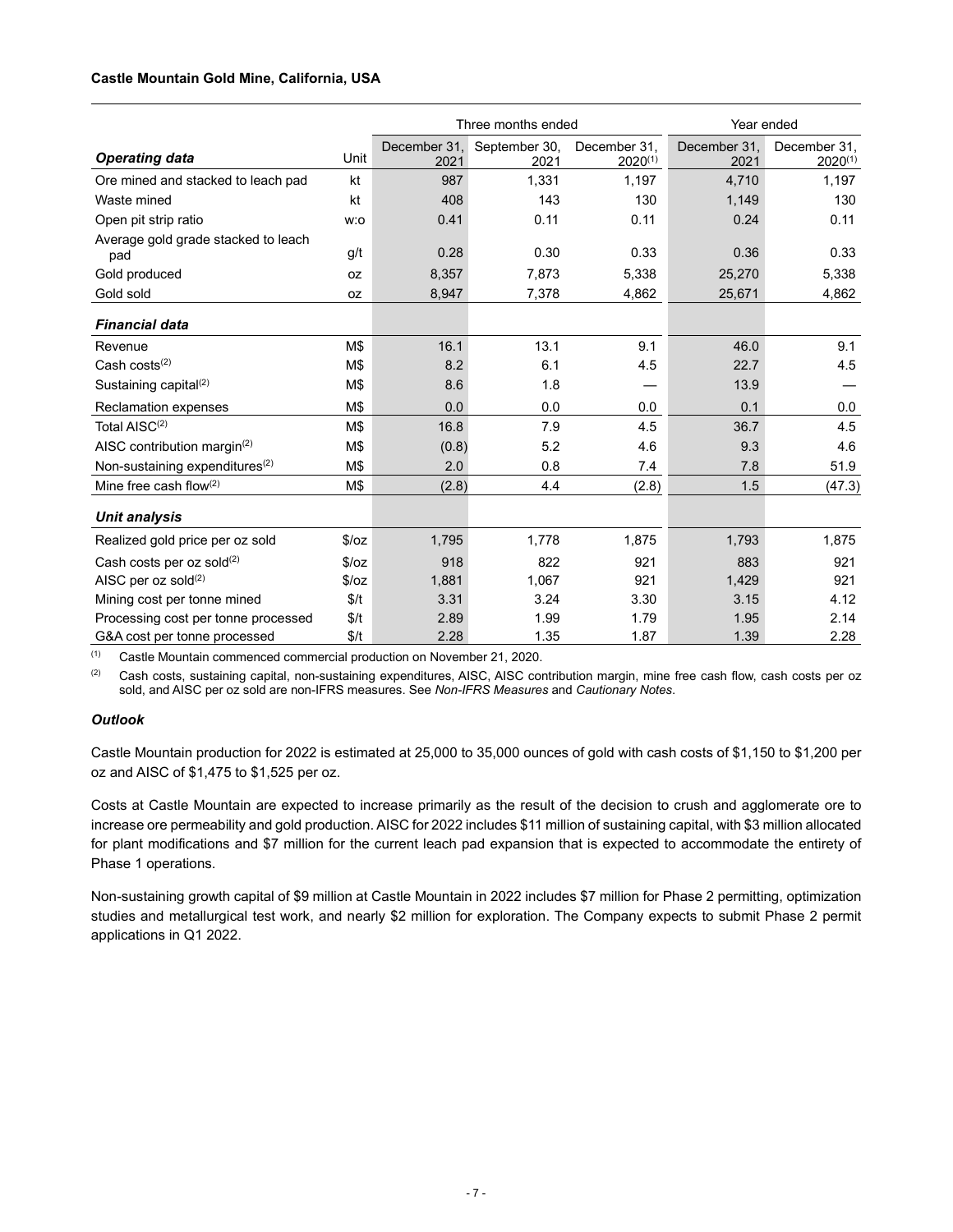### **Los Filos Gold Mine, Guerrero, Mexico**

|                                              |       | Three months ended   |                       |                      | Year ended           |                              |
|----------------------------------------------|-------|----------------------|-----------------------|----------------------|----------------------|------------------------------|
| <b>Operating data</b>                        | Unit  | December 31.<br>2021 | September 30,<br>2021 | December 31,<br>2020 | December 31,<br>2021 | December 31,<br>$2020^{(1)}$ |
| Ore mined - open pit                         | kt    | 3,423                | 1,754                 |                      | 7,090                | 496                          |
| Waste mined - open pit                       | kt    | 11,036               | 7,871                 | 399                  | 38,027               | 7,065                        |
| Open pit strip ratio                         | w:o   | 3.22                 | 4.49                  |                      | 5.36                 | 14.25                        |
| Average open pit gold grade                  | g/t   | 0.77                 | 0.85                  |                      | 0.71                 | 0.34                         |
| Ore mined - underground                      | kt    | 162                  | 107                   | 0.3                  | 519                  | 191                          |
| Average underground gold grade               | g/t   | 3.11                 | 3.11                  | 1.83                 | 3.23                 | 4.00                         |
| Ore re-handled for secondary leaching        | kt    |                      |                       | 403                  | 2,312                | 4,547                        |
| Gold produced                                | 0Z    | 54,733               | 32,837                | 13,615               | 144,096              | 58,453                       |
| Gold sold                                    | oz    | 55,144               | 32,112                | 13,740               | 143,809              | 59,135                       |
| <b>Financial data</b>                        |       |                      |                       |                      |                      |                              |
| Revenue                                      | M\$   | 98.8                 | 57.1                  | 26.4                 | 257.2                | 105.9                        |
| Cash costs $(2)$                             | M\$   | 72.3                 | 48.8                  | 14.2                 | 226.6                | 57.8                         |
| Sustaining capital <sup>(2)</sup>            | M\$   | 5.3                  | 3.1                   | 3.2                  | 21.5                 | 11.2                         |
| <b>Reclamation expenses</b>                  | M\$   | 1.4                  | 1.0                   | 0.1                  | 4.0                  | 0.4                          |
| Total AISC <sup>(2)</sup>                    | M\$   | 79.0                 | 52.9                  | 17.5                 | 252.1                | 69.4                         |
| AISC contribution margin <sup>(2)</sup>      | M\$   | 19.7                 | 4.2                   | 8.9                  | 5.1                  | 36.4                         |
| Care and maintenance                         | M\$   |                      | 4.8                   | 16.7                 | 12.6                 | 42.1                         |
| Non-sustaining expenditures $(2)$            | M\$   | 10.2                 | 18.9                  | 3.0                  | 59.6                 | 16.7                         |
| Mine free cash flow $(2)$                    | M\$   | 9.5                  | (19.5)                | (10.8)               | (67.1)               | (22.4)                       |
| <b>Unit analysis</b>                         |       |                      |                       |                      |                      |                              |
| Realized gold price per oz sold              | \$/oz | 1,787                | 1,769                 | 1,932                | 1,783                | 1,786                        |
| Cash costs per oz sold(2)                    | \$/oz | 1,311                | 1,520                 | 1,035                | 1,575                | 978                          |
| AISC per oz sold(2)                          | \$/oz | 1,433                | 1,647                 | 1,276                | 1,753                | 1,174                        |
| Mining cost per tonne mined - open pit       | \$/t  | 1.50                 | 1.52                  | 1.85                 | 1.45                 | 1.65                         |
| Mining cost per tonne mined -<br>underground | \$/t  | 82.07                | 84.79                 | 168.60               | 86.73                | 68.36                        |
| Processing cost per tonne processed          | \$/t  | 6.05                 | 8.86                  | n/a                  | 7.02                 | 5.90                         |
| G&A cost per tonne processed                 | \$/t  | 1.70                 | 2.20                  | n/a                  | 1.97                 | 1.00                         |

(1) Los Filos was acquired as part of the Leagold Acquisition. Operational and financial results are included from March 10, 2020, onward.

(2) Cash costs, sustaining capital, non-sustaining expenditures, AISC, AISC contribution margin, mine free cash flow, cash costs per oz sold, and AISC per oz sold are non-IFRS measures. See *Non-IFRS Measures and Cautionary Notes.*

### *Outlook*

Los Filos production for 2022 is estimated at 160,000 to 180,000 ounces of gold. While Los Filos' costs are expected to be lower in the second half of the year, waste stripping campaigns in the Los Filos and Guadalupe open pits and underground development for Bermejal are expected to impact AISC and free cash flow for the year. Los Filos' cost guidance for 2022 is estimated at cash costs of \$1,400 to \$1,475 per oz with AISC of \$1,625 to \$1,700 per oz.

The Company continues to review the potential to construct a new carbon-in-leach plant to operate concurrently with the existing heap leach operation, which could increase production and lower costs, but does not expect to make a construction decision until the majority of Greenstone expenditures are complete and the current stability with local communities allows operations to continue without interruption.

Capital investments at Los Filos during 2022 are expected to focus primarily on open-pit stripping and underground development, with almost \$30 million of expenditures carried over from 2021. AISC at Los Filos in 2022 includes \$38 million of sustaining capital, with \$13 million allocated for capitalized stripping of the Guadalupe open pit, \$7 million for development of the Los Filos underground mine, \$10 million for fleet refurbishment and processing equipment and \$4 million for exploration.

Non-sustaining growth capital of \$62 million includes \$23 million for stripping of the Los Filos open pit, \$24 million for Bermejal underground development and \$14 million for fleet rebuilds and new equipment.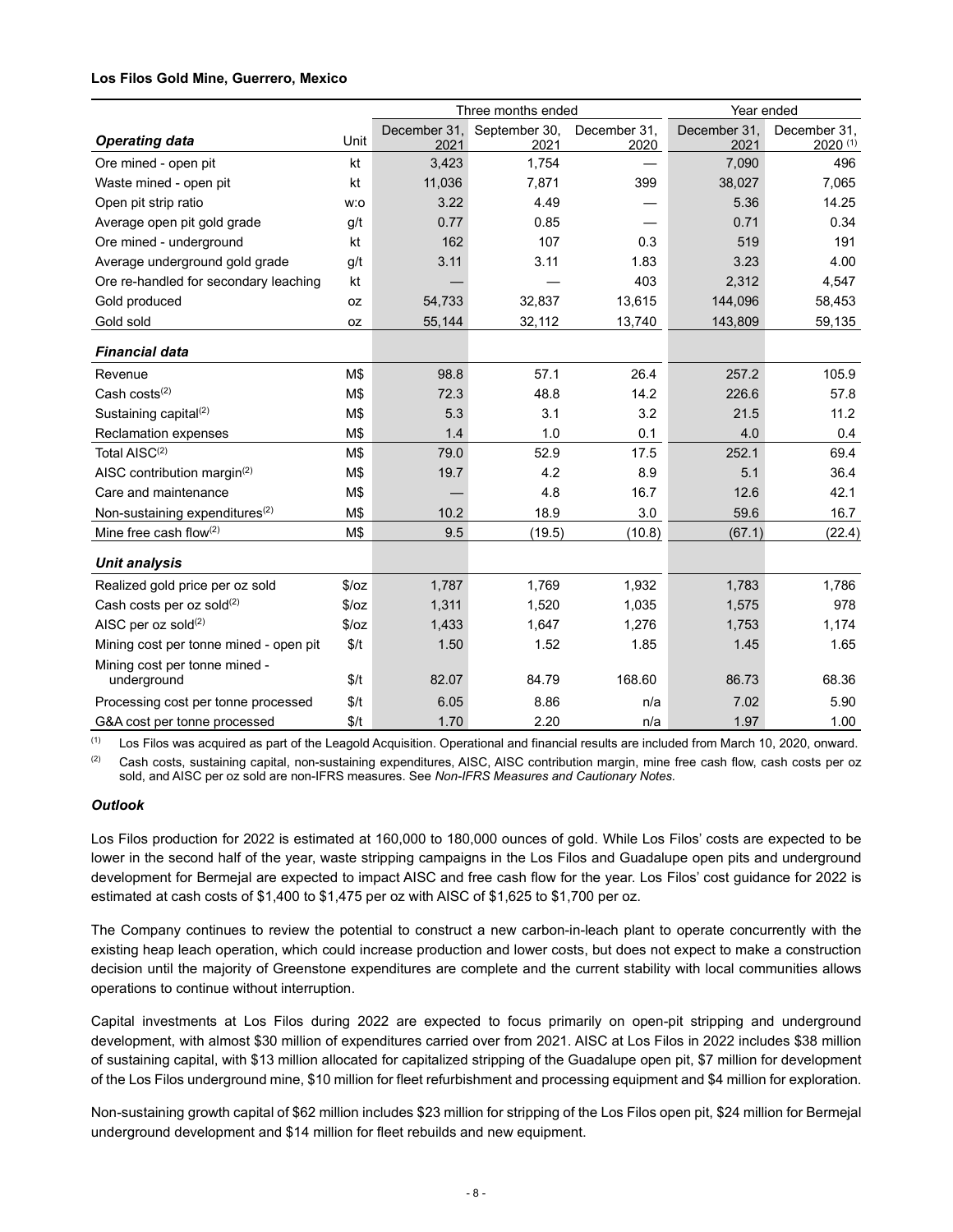# **Aurizona Gold Mine, Maranhão, Brazil**

|                                     |               | Three months ended |               |              | Year ended   |              |  |
|-------------------------------------|---------------|--------------------|---------------|--------------|--------------|--------------|--|
|                                     |               | December 31,       | September 30, | December 31, | December 31, | December 31, |  |
| <b>Operating data</b>               | Unit          | 2021               | 2021          | 2020         | 2021         | 2020         |  |
| Ore mined                           | kt            | 1,029              | 1,047         | 1,231        | 3,180        | 3,267        |  |
| Waste mined                         | kt            | 7,727              | 5,077         | 7,301        | 20,442       | 19,901       |  |
| Open pit strip ratio                | w:o           | 7.51               | 4.85          | 5.93         | 6.43         | 6.09         |  |
| Tonnes processed                    | kt            | 922                | 832           | 846          | 3,383        | 3,227        |  |
| Average gold grade processed        | g/t           | 1.51               | 1.42          | 1.59         | 1.35         | 1.41         |  |
| Recovery                            | $\frac{0}{0}$ | 91.9               | 91.2          | 90.6         | 91.2         | 89.8         |  |
| Gold produced                       | 0Z            | 41,258             | 34,583        | 37,438       | 134,961      | 130,237      |  |
| Gold sold                           | 0Z            | 41,819             | 33,200        | 38,213       | 135,061      | 129,004      |  |
| <b>Financial data</b>               |               |                    |               |              |              |              |  |
| Revenue                             | M\$           | 75.1               | 59.4          | 71.6         | 242.6        | 229.6        |  |
| Cash $costs^{(1)}$                  | M\$           | 31.0               | 26.8          | 23.3         | 105.9        | 92.4         |  |
| Sustaining capital <sup>(1)</sup>   | M\$           | 12.3               | 4.7           | 10.6         | 26.7         | 24.4         |  |
| Reclamation expenses                | M\$           | 0.3                | 0.3           | 0.5          | 1.3          | 2.7          |  |
| Total AISC <sup>(1)</sup>           | M\$           | 43.6               | 31.8          | 34.4         | 133.9        | 119.5        |  |
| AISC contribution margin(1)         | M\$           | 31.5               | 27.6          | 37.2         | 108.8        | 110.1        |  |
| Non-sustaining expenditures(1)      | M\$           | 5.3                | 3.0           | 1.1          | 9.3          | 4.7          |  |
| Mine free cash flow $(1)$           | M\$           | 26.2               | 24.6          | 36.1         | 99.5         | 105.4        |  |
| <b>Unit analysis</b>                |               |                    |               |              |              |              |  |
| Realized gold price per oz sold     | \$/oz         | 1,797              | 1,790         | 1,874        | 1,796        | 1,780        |  |
| Cash costs per oz sold $(1)$        | \$/oz         | 742                | 806           | 610          | 784          | 716          |  |
| AISC per $oz$ sold $(1)$            | \$/oz         | 1,044              | 957           | 901          | 991          | 926          |  |
| Mining cost per tonne mined         | \$/t          | 2.04               | 1.91          | 1.78         | 2.09         | 1.87         |  |
| Processing cost per tonne processed | \$/t          | 9.19               | 12.04         | 8.18         | 9.65         | 8.44         |  |
| G&A cost per tonne processed        | \$/t          | 4.06               | 4.90          | 4.14         | 4.12         | 4.10         |  |

(1) Cash costs, sustaining capital, non-sustaining expenditures, AISC, AISC contribution margin, mine free cash flow, cash costs per oz sold, and AISC per oz sold are non-IFRS measures. See *Non-IFRS Measures* and *Cautionary Notes*.

# *Outlook*

Aurizona production for 2022 is estimated at 120,000 to 130,000 ounces of gold with cash costs of \$800 to \$850 per oz and AISC of \$1,175 to \$1,225 per oz sold. Production during 2022 is expected to come from multiple ore sources, including Piaba East and the new Boa Esperança pit, which was opened up with a small stripping campaign during 2021.

Forecast AISC at Aurizona in 2022 includes \$50 million of sustaining capital allocated primarily to \$19 million in capitalized waste stripping, \$18 million to construct a new TSF and increase capacity of the existing TSF and \$8 million for infrastructure including installation of a new pebble crusher. With fresh rock feed expected to increase to 30% in 2022, the pebble crusher is expected to help to maintain processing capacity. Non-sustaining growth capital at Aurizona of \$8 million is allocated almost entirely to exploration.

The Company expects to continue to advance the Aurizona expansion during 2022, with plans to initiate permitting for an exploration portal, undertake some underground-focused exploration and continue internal studies. Development work to access the underground deposit could begin in late 2022.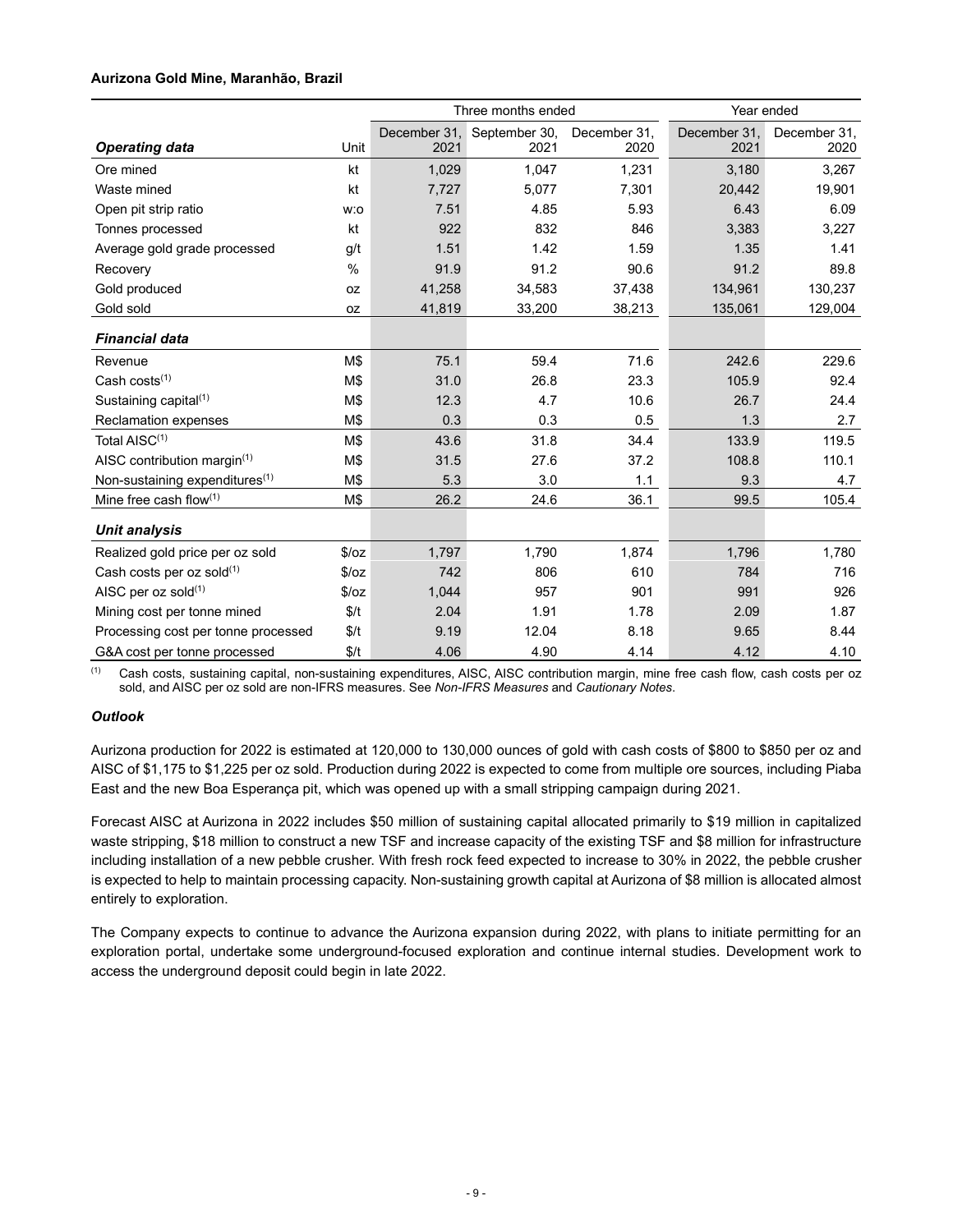# **Fazenda Gold Mine, Bahia, Brazil**

|                                            |               | Three months ended   |                       |                      | Year ended           |                              |
|--------------------------------------------|---------------|----------------------|-----------------------|----------------------|----------------------|------------------------------|
| <b>Operating data</b>                      | Unit          | December 31.<br>2021 | September 30,<br>2021 | December 31,<br>2020 | December 31,<br>2021 | December 31.<br>$2020^{(1)}$ |
| Ore mined - underground                    | kt            | 283                  | 286                   | 302                  | 1,177                | 1,014                        |
| Tonnes processed                           | kt            | 351                  | 348                   | 332                  | 1,367                | 1,087                        |
| Average gold grade processed               | g/t           | 1.43                 | 1.54                  | 1.91                 | 1.52                 | 1.63                         |
| Recovery                                   | $\frac{0}{0}$ | 90.9                 | 89.7                  | 89.9                 | 90.5                 | 90.6                         |
| Gold produced                              | 0Z            | 14,499               | 15,598                | 18,196               | 60,401               | 51,611                       |
| Gold sold                                  | 0Z            | 14,279               | 15,727                | 18,237               | 60,269               | 51,056                       |
| <b>Financial data</b>                      |               |                      |                       |                      |                      |                              |
| Revenue                                    | M\$           | 25.6                 | 28.0                  | 34.0                 | 107.9                | 92.4                         |
| Cash $costs^{(2)}$                         | M\$           | 13.8                 | 13.9                  | 13.3                 | 52.7                 | 37.6                         |
| Sustaining capital $(2)$                   | M\$           | 4.7                  | 3.1                   | 2.7                  | 14.5                 | 4.8                          |
| <b>Reclamation expenses</b>                | M\$           | 1.8                  | 0.3                   | 0.1                  | 2.6                  | 0.7                          |
| Total AISC <sup>(2)</sup>                  | M\$           | 20.3                 | 17.3                  | 16.1                 | 69.8                 | 43.1                         |
| AISC contribution margin(2)                | M\$           | 5.3                  | 10.7                  | 17.9                 | 38.1                 | 49.3                         |
| Non-sustaining expenditures <sup>(2)</sup> | M\$           | 0.8                  | 1.3                   | 2.1                  | 5.5                  | 4.6                          |
| Mine free cash flow $(2)$                  | M\$           | 4.5                  | 9.4                   | 15.8                 | 32.6                 | 44.7                         |
| <b>Unit analysis</b>                       |               |                      |                       |                      |                      |                              |
| Realized gold price per oz sold            | \$/oz         | 1,792                | 1,777                 | 1,862                | 1,791                | 1,810                        |
| Cash costs per oz sold $(2)$               | \$/oz         | 963                  | 884                   | 728                  | 875                  | 737                          |
| AISC per $oz$ sold $(2)$                   | \$/oz         | 1,419                | 1,098                 | 881                  | 1,159                | 844                          |
| Mining cost per tonne mined                | \$/t          | 20.35                | 21.86                 | 20.84                | 19.95                | 17.60                        |
| Processing cost per tonne processed        | \$/t          | 11.34                | 11.44                 | 12.66                | 11.25                | 10.86                        |
| G&A cost per tonne processed               | \$/t          | 5.17                 | 5.19                  | 5.59                 | 4.97                 | 4.57                         |

 $<sup>(1)</sup>$  Fazenda was acquired as part of the Leagold Acquisition. Operational and financial results are included from March 10, 2020, onward.</sup>

 $(2)$  Cash costs, sustaining capital, non-sustaining expenditures, AISC, AISC contribution margin, mine free cash flow, cash costs per oz sold, and AISC per oz sold are non-IFRS measures. See *Non-IFRS Measures* and *Cautionary Notes*.

### *Outlook*

Fazenda's production for 2022 is estimated at 60,000 to 65,000 ounces of gold, with cash costs estimated at \$975 to \$1,025 per oz and AISC estimated at \$1,200 to \$1,250 per oz.

Of the \$14 million sustaining capital investment planned for 2022, \$6 million is allocated for underground development, \$3 million for open-pit waste stripping, \$2 million for exploration to upgrade inferred Mineral Resources and \$2 million for engineering, plant maintenance and equipment. Non-sustaining growth capital of \$11 million includes \$4 million for underground development and \$3 million for exploration.

In addition, the Company has planned a significant regional exploration program in the Fazenda-Santa Luz district, a 70-kmlong greenstone belt that hosts both the Fazenda and Santa Luz mines. The 2022 regional exploration program includes a \$1.5 million airborne geophysical survey that will cover the entire belt and is expected to greatly aid in the development of new targets and more than 50,000 metres of drilling targeting high priority near-mine and regional targets. Of the total \$9 million non-sustaining capital spend, \$4 million has been budgeted to Fazenda with the remainder budgeted to Santa Luz.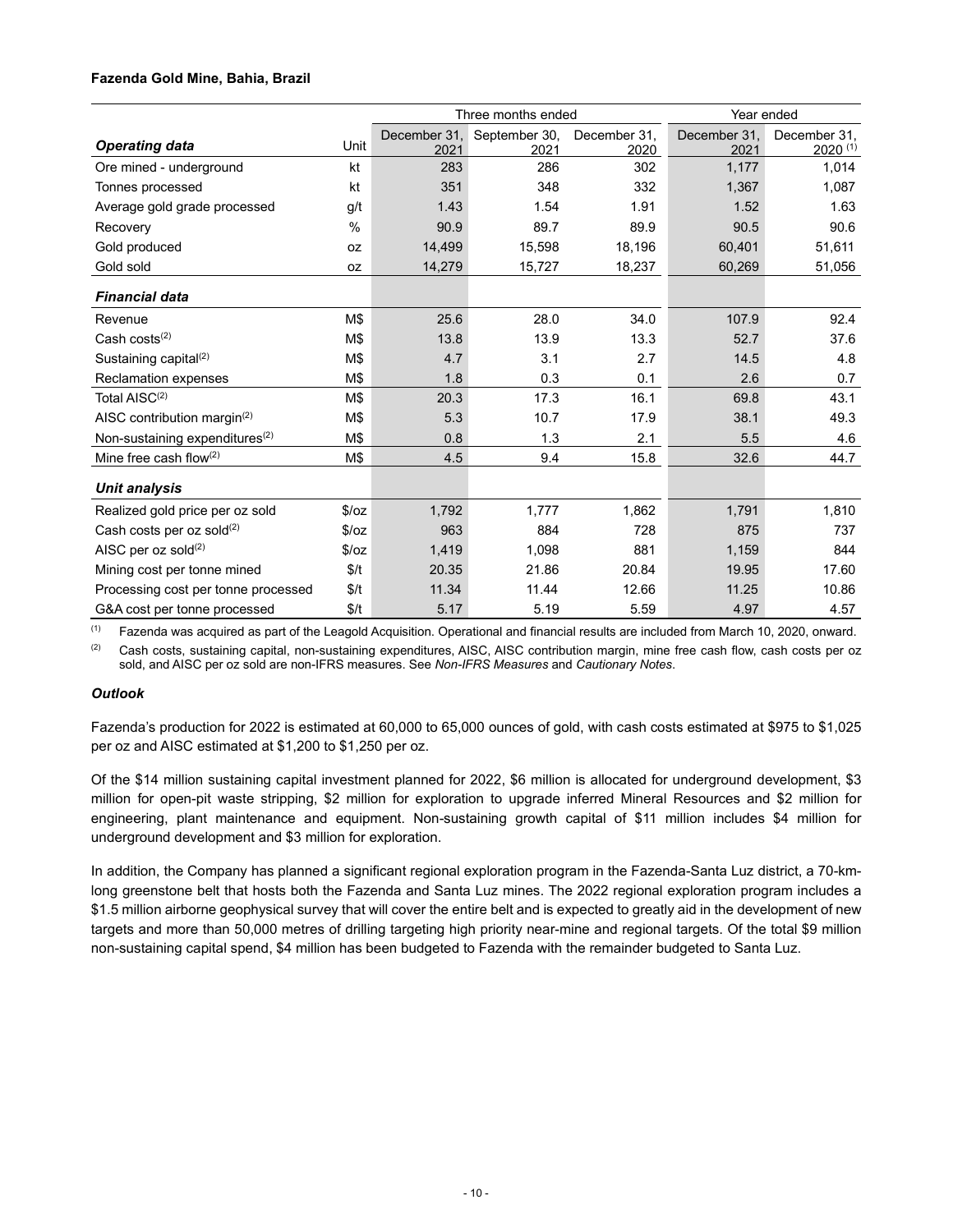# **RDM Gold Mine, Minas Gerais, Brazil**

|                                            |               |              | Three months ended |              | Year ended   |              |
|--------------------------------------------|---------------|--------------|--------------------|--------------|--------------|--------------|
| <b>Operating data</b>                      | Unit          | December 31, | September 30,      | December 31. | December 31, | December 31, |
|                                            |               | 2021         | 2021               | 2020         | 2021         | $2020^{(1)}$ |
| Ore mined                                  | kt            | 346          | 682                | 680          | 1,768        | 1,981        |
| Waste mined                                | kt            | 3,829        | 6,082              | 6,310        | 22,837       | 18,218       |
| Open pit strip ratio                       | w:o           | 11.06        | 8.92               | 9.28         | 12.92        | 9.19         |
| Tonnes processed                           | kt            | 713          | 755                | 714          | 2,835        | 2,218        |
| Average gold grade processed               | q/t           | 0.68         | 0.69               | 0.92         | 0.74         | 0.97         |
| Recovery                                   | $\frac{0}{0}$ | 87.6         | 86.2               | 86.4         | 86.7         | 85.6         |
| Gold produced                              | 0Z            | 13,362       | 15,880             | 18,068       | 58,829       | 59,354       |
| Gold sold                                  | 0Z            | 13,424       | 16,140             | 18,263       | 59,074       | 58,723       |
| <b>Financial data</b>                      |               |              |                    |              |              |              |
| Revenue                                    | M\$           | 24.0         | 28.7               | 34.1         | 105.8        | 106.6        |
| Cash $costs^{(2)}$                         | M\$           | 18.6         | 24.5               | 19.2         | 72.2         | 51.8         |
| Sustaining capital <sup>(2)</sup>          | M\$           | 3.6          | 3.3                | 3.7          | 10.1         | 8.8          |
| Reclamation expenses                       | M\$           | 0.5          | 0.2                | 0.1          | 1.1          | 0.5          |
| Total AISC <sup>(2)</sup>                  | M\$           | 22.7         | 28.0               | 23.0         | 83.4         | 61.1         |
| AISC contribution margin <sup>(2)</sup>    | M\$           | 1.3          | 0.7                | 11.1         | 22.5         | 45.5         |
| Care and maintenance                       | M\$           |              |                    |              |              | 0.5          |
| Non-sustaining expenditures <sup>(2)</sup> | M\$           | 4.7          | 2.5                |              | 21.9         | 0.6          |
| Mine free cash flow $(2)$                  | M\$           | (3.4)        | (1.8)              | 11.1         | 0.6          | 44.4         |
| <b>Unit analysis</b>                       |               |              |                    |              |              |              |
| Realized gold price per oz sold            | \$/oz         | 1,789        | 1,779              | 1,857        | 1,791        | 1,805        |
| Cash costs per oz sold $(2)$               | \$/oz         | 1,386        | 1,518              | 1,050        | 1,222        | 882          |
| AISC per $oz$ sold $(2)$                   | \$/oz         | 1,689        | 1,733              | 1,261        | 1,410        | 1,041        |
| Mining cost per tonne mined                | \$/t          | 2.73         | 2.18               | 1.58         | 2.04         | 1.64         |
| Processing cost per tonne processed        | \$/t          | 10.65        | 10.05              | 9.03         | 10.04        | 8.52         |
| G&A cost per tonne processed               | \$/t          | 3.12         | 2.46               | 2.37         | 2.68         | 1.98         |

(1) RDM was acquired as part of the Leagold Acquisition. Operational and financial results are included from March 10, 2020, onward.

<sup>(2)</sup> Cash costs, sustaining capital, non-sustaining expenditures, AISC, AISC contribution margin, mine free cash flow, cash costs per oz sold, and AISC per oz sold are non-IFRS measures. See *Non-IFRS Measures* and *Cautionary Notes*.

# *Outlook*

RDM production is expected to increase almost 30% compared to 2021 as the result of modifications to the pit design based on a new geotechnical model. Production for 2022 is estimated at 70,000 to 80,000 ounces of gold. Cash costs are estimated at \$1,200 to \$1,250 per oz and AISC is estimated at \$1,350 to \$1,400 per oz.

AISC at RDM in 2022 includes \$11 million of sustaining capital, of which \$9 million relates to increasing capacity of the TSF and installing a tailings thickener to reduce water consumption. Non-sustaining growth capital of \$18 million relates primarily to capitalized stripping for a pushback of the open pit to provide better access to the ore body. In addition, the Company has allocated \$3 million for exploration to undertake the first exploration campaign at RDM in several years, with a focus on potential extensions along strike and down dip.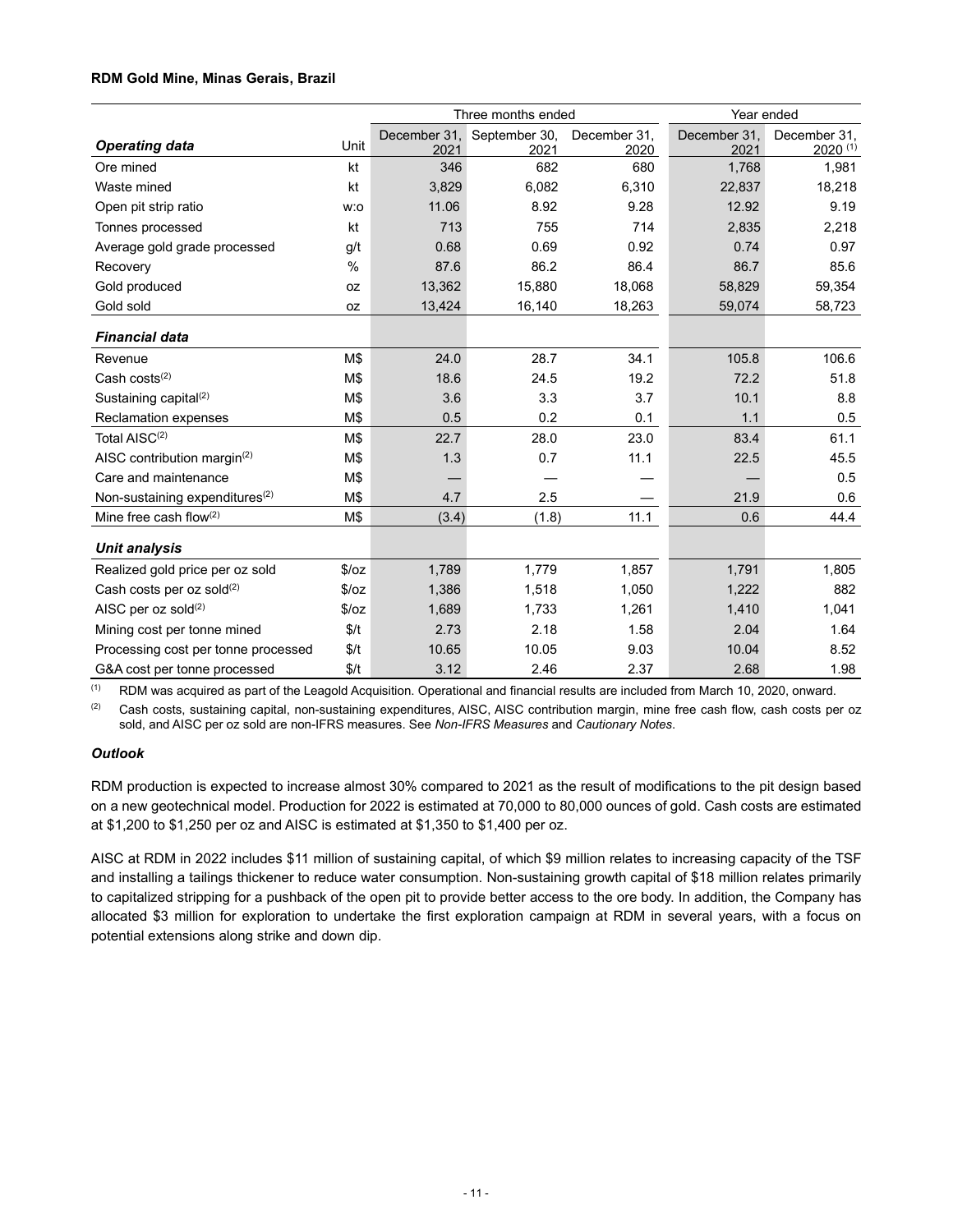# **Mercedes Gold Mine, Sonora, Mexico**

|                                            | Three months ended |              |               |                 | Year ended   |
|--------------------------------------------|--------------------|--------------|---------------|-----------------|--------------|
|                                            | Unit               | December 31, | September 30, | <b>June 30.</b> | December 31, |
| <b>Operating data</b>                      |                    | 2021         | 2021          | $2021^{(1)}$    | $2021^{(1)}$ |
| Ore mined - underground                    | kt                 | 125          | 105           | 118             | 348          |
| Tonnes processed                           | kt                 | 161          | 109           | 128             | 398          |
| Average gold grade processed               | g/t                | 2.30         | 2.89          | 2.71            | 2.59         |
| Recovery                                   | $\%$               | 95.4         | 95.7          | 96.2            | 95.8         |
| Gold produced                              | 0Z                 | 11,353       | 9,722         | 10,708          | 31,782       |
| Gold sold                                  | 0Z                 | 10,266       | 10,253        | 10,416          | 30,935       |
| <b>Financial data</b>                      |                    |              |               |                 |              |
| Revenue                                    | M\$                | 18.9         | 18.8          | 19.3            | 56.9         |
| Cash $costs^{(2)}$                         | M\$                | 11.2         | 9.9           | 8.7             | 29.9         |
| Sustaining capital $(2)$                   | M\$                | 4.7          | 2.3           | 3.6             | 10.6         |
| <b>Reclamation expenses</b>                | M\$                | 0.4          | 0.6           | 0.5             | 1.5          |
| Total AISC <sup>(2)</sup>                  | M\$                | 16.3         | 12.8          | 12.8            | 42.0         |
| AISC contribution margin( $2$ )            | M\$                | 2.6          | 5.8           | 6.5             | 15.0         |
| Non-sustaining expenditures <sup>(2)</sup> | M\$                | 0.5          | 0.3           | 0.2             | 0.9          |
| Mine free cash flow $(2)$                  | M\$                | 2.1          | 5.5           | 6.3             | 14.1         |
| <b>Unit analysis</b>                       |                    |              |               |                 |              |
| Realized gold price per oz sold            | \$/oz              | 1,775        | 1,761         | 1,779           | 1,772        |
| Cash costs per oz sold(2)                  | \$/oz              | 1,091        | 970           | 839             | 966          |
| AISC per oz sold $(2)$                     | \$/oz              | 1,584        | 1,261         | 1,226           | 1,357        |
| Mining cost per tonne mined - underground  | \$/t               | 33.38        | 38.67         | 34.91           | 35.38        |
| Processing cost per tonne processed        | \$/t               | 18.56        | 21.23         | 20.58           | 19.94        |
| G&A cost per tonne processed               | \$/t               | 14.19        | 17.39         | 14.54           | 15.18        |

(1) Mercedes was acquired as part of the Premier Acquisition. Operational and financial results are included from April 7, 2021, onward.

<sup>(2)</sup> Cash costs, sustaining capital, non-sustaining expenditures, AISC, AISC contribution margin, mine free cash flow, cash costs per oz sold, and AISC per oz sold are non-IFRS measures. See *Non-IFRS Measures* and *Cautionary Notes*.

### *Outlook*

On December 16, 2021, the Company entered into an agreement to sell Mercedes to Bear Creek (the "Transaction"). The Transaction is expected to close around the end of Q1 2022. As such, 2022 guidance does not include Mercedes, although ounces produced and capital spent prior to closing will be attributable to Equinox Gold.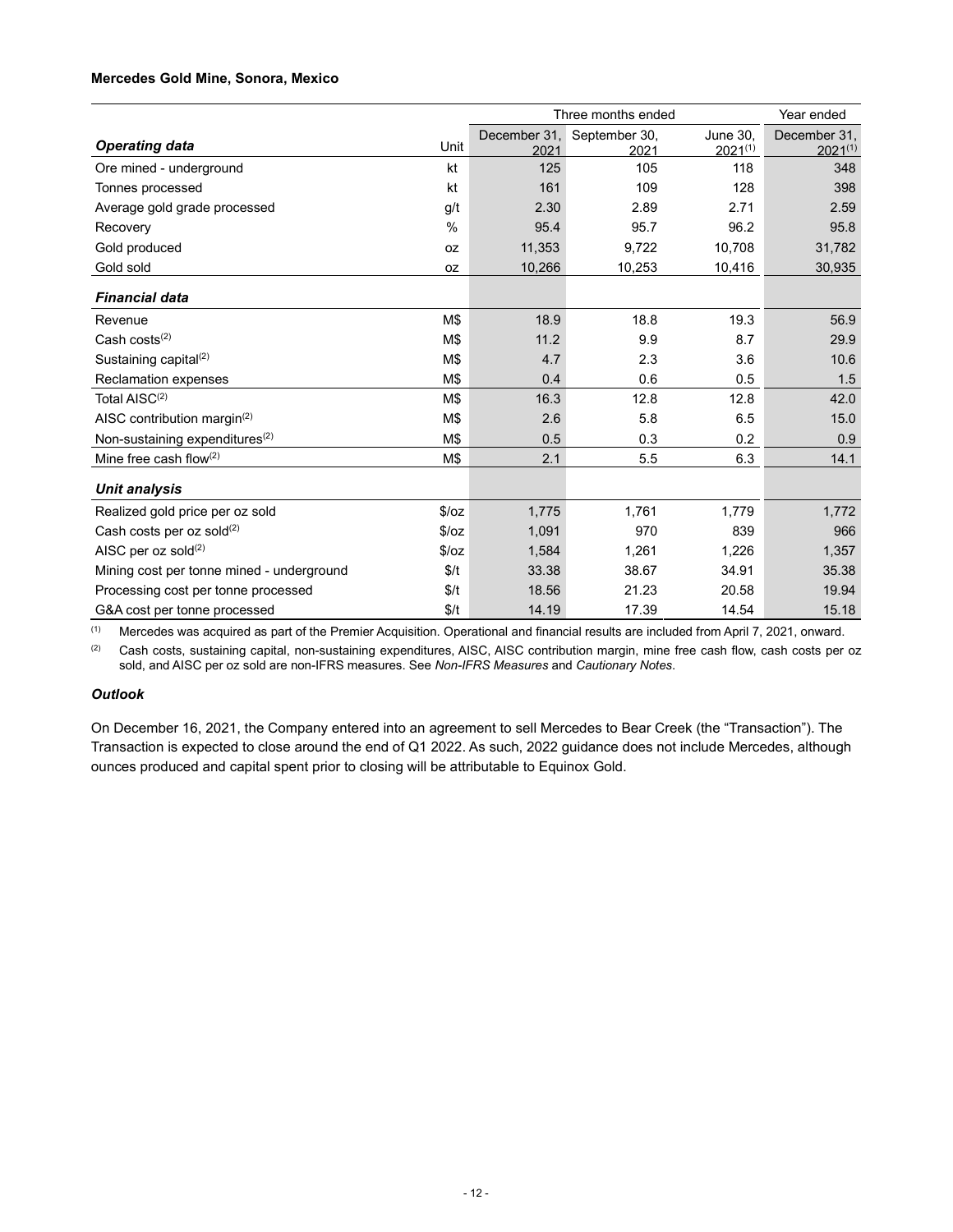# **CONSOLIDATED STATEMENTS OF FINANCIAL POSITION**

(Unaudited in thousands of US dollars)

|                                                                   | 2021            | 2020            |
|-------------------------------------------------------------------|-----------------|-----------------|
| <b>Assets</b>                                                     |                 |                 |
| <b>Current assets</b>                                             |                 |                 |
| Cash and cash equivalents                                         | \$<br>305,498   | \$<br>344,926   |
| Marketable securities                                             | 240,530         | 3,120           |
| Trade and other receivables                                       | 50,260          | 55,872          |
| Inventories                                                       | 201,622         | 208,290         |
| Derivative assets                                                 | 124,234         |                 |
| Prepaid expenses and other current assets                         | 33,549          | 33,816          |
| Assets held for sale                                              | 207,538         |                 |
|                                                                   | 1,163,231       | 646,024         |
| <b>Non-current assets</b>                                         |                 |                 |
| Restricted cash                                                   | 20,444          | 2,004           |
| Inventories                                                       | 124,265         | 130,888         |
| Mineral properties, plant and equipment                           | 2,497,919       | 1,858,723       |
| Investment in associate                                           | 123,858         | 22,287          |
| Deferred tax assets                                               | 10,576          |                 |
| Other non-current assets                                          | 25,613          | 13,474          |
| <b>Total assets</b>                                               | \$<br>3,965,906 | \$<br>2,673,400 |
|                                                                   |                 |                 |
| <b>Liabilities and Equity</b>                                     |                 |                 |
| <b>Current liabilities</b>                                        |                 |                 |
| Accounts payable and accrued liabilities                          | \$<br>190,116   | \$<br>130,543   |
| Current portion of loans and borrowings<br>Derivative liabilities | 26,667          | 13,333          |
|                                                                   | 77,699          | 63,993          |
| Other current liabilities                                         | 22,339          | 14,795          |
| Liabilities relating to assets held for sale                      | 85,745          |                 |
| <b>Non-current liabilities</b>                                    | 402,566         | 222,664         |
| Loans and borrowings                                              | 514,015         | 531,908         |
| Reclamation and closure cost provisions                           | 95,565          | 117,103         |
| Derivative liabilities                                            | 7,158           | 90,573          |
| Deferred tax liabilities                                          | 309,715         | 229,860         |
| Other non-current liabilities                                     | 50,514          | 32,769          |
| <b>Total liabilities</b>                                          | 1,379,533       | 1,224,877       |
| Shareholders' equity                                              |                 |                 |
| Common shares                                                     | 2,006,777       | 1,518,042       |
| Reserves                                                          | 47,038          | 38,779          |
| Accumulated other comprehensive income ("AOCI")                   | 84,011          |                 |
| Retained earnings (deficit)                                       | 448,547         | (108, 298)      |
| Total equity                                                      | 2,586,373       | 1,448,523       |
| <b>Total liabilities and equity</b>                               | \$<br>3,965,906 | \$<br>2,673,400 |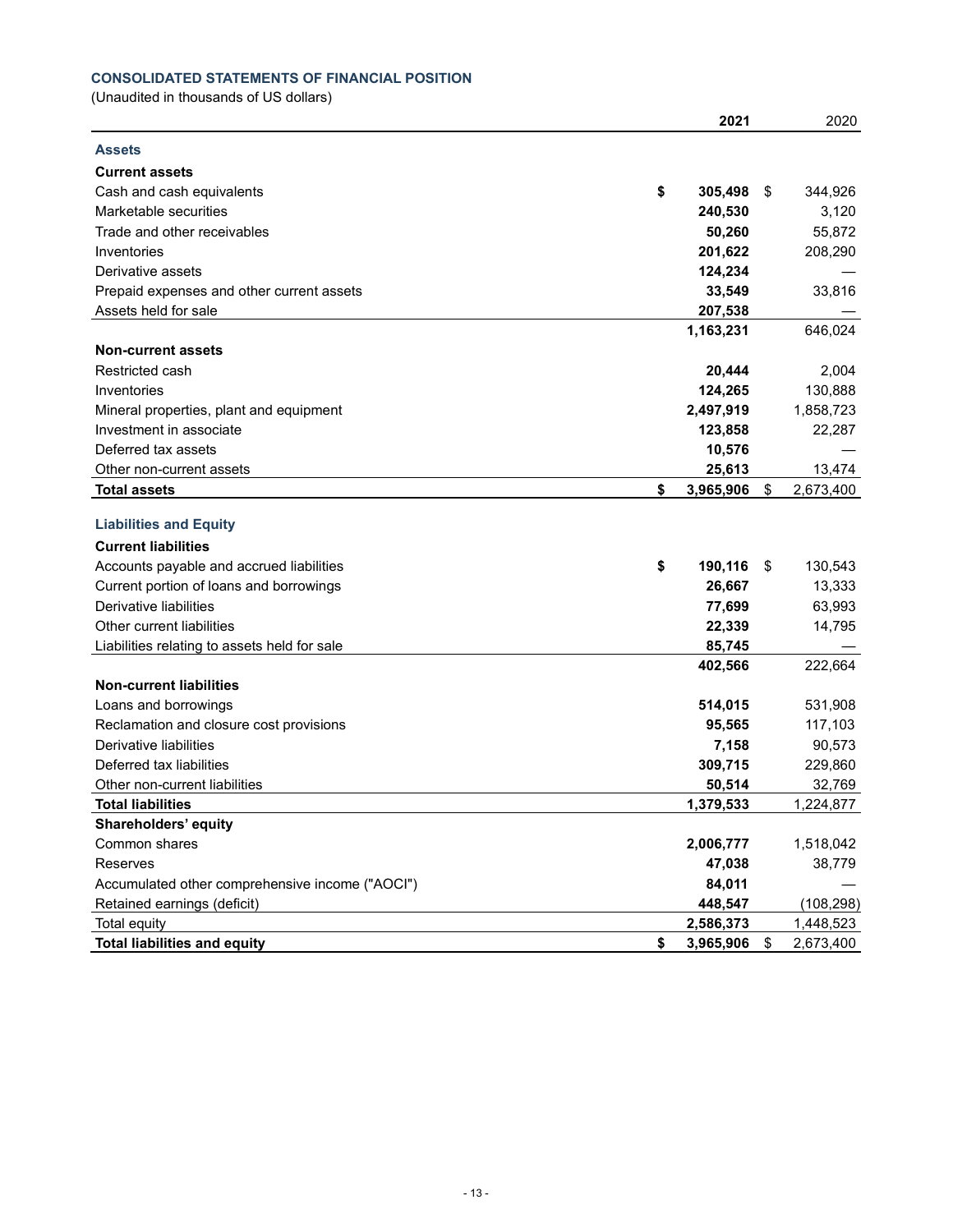# **CONSOLIDATED STATEMENTS OF INCOME**

#### (Unaudited, in thousands of US dollars, except share and per share amounts)

| For the years ended December 31     | 2021            | $2020^{(1)}$  |
|-------------------------------------|-----------------|---------------|
| <b>Revenue</b>                      | \$<br>1,082,286 | \$<br>845,388 |
| Cost of sales                       |                 |               |
| Operating expense                   | (654, 804)      | (423, 291)    |
| Depreciation and depletion          | (196, 892)      | (131, 914)    |
|                                     | (851, 696)      | (555,205)     |
| Income from mine operations         | 230,590         | 290,183       |
| Care and maintenance expense        | (15, 274)       | (64, 995)     |
| <b>Exploration expense</b>          | (16, 253)       | (11, 840)     |
| General and administration expense  | (52, 590)       | (40, 392)     |
| Income from operations              | 146,473         | 172,956       |
| Finance expense                     | (41, 551)       | (39, 751)     |
| Finance income                      | 2,816           | 1,819         |
| Other income (expense)              | 425,841         | (91, 925)     |
| Income before taxes                 | 533,579         | 43,099        |
| Income tax expense                  | 23,266          | (20, 811)     |
| <b>Net income</b>                   | \$<br>556,845   | \$<br>22,288  |
| Net income per share                |                 |               |
| <b>Basic</b>                        | \$<br>1.95      | \$<br>0.10    |
| <b>Diluted</b>                      | \$<br>1.69      | \$<br>0.10    |
| Weighted average shares outstanding |                 |               |
| Basic                               | 284,932,357     | 212,487,729   |
| <b>Diluted</b>                      | 333,734,701     | 218,411,971   |

(1) The Company applied the amendments to IAS 16, *Property, Plant and Equipment - Proceeds before Intended Use*, in its consolidated financial statements for the annual period beginning on January 1, 2021. The amendments prohibit deducting from the cost of property, plant and equipment any proceeds from selling items produced while preparing the asset for its intended use. Instead, proceeds from selling such items and the cost of producing such items shall be recognized in net income or loss. On application of the amendments, the Company reclassified \$1.6 million of pre-commercial production net proceeds from mineral properties, plant and equipment as at December 31, 2020 to net income for the year ended December 31, 2020, comprising \$2.9 million in revenue, \$1.0 million in operating expense and \$0.3 million in depreciation and depletion.

# **CONSOLIDATED STATEMENTS OF COMPREHENSIVE INCOME**

(Unaudited in thousands of US dollars)

|                                                                                                                             | 2021      |   | 2020   |
|-----------------------------------------------------------------------------------------------------------------------------|-----------|---|--------|
| Net income                                                                                                                  | 556,845   | S | 22,288 |
| Other comprehensive income ("OCI")                                                                                          |           |   |        |
| Items that may be reclassified subsequently to net income:                                                                  |           |   |        |
| Foreign currency translation                                                                                                | (2, 273)  |   |        |
| Items that will not be reclassified subsequently to net income:                                                             |           |   |        |
| Net increase in fair value of marketable securities and other<br>investments in equity instruments                          | 100,144   |   |        |
| Income tax expense relating to change in fair value of marketable<br>securities and other investments in equity instruments | (13, 860) |   |        |
| <b>Total OCI</b>                                                                                                            | 84,011    |   |        |
| Total comprehensive income                                                                                                  | 640,856   |   | 22.288 |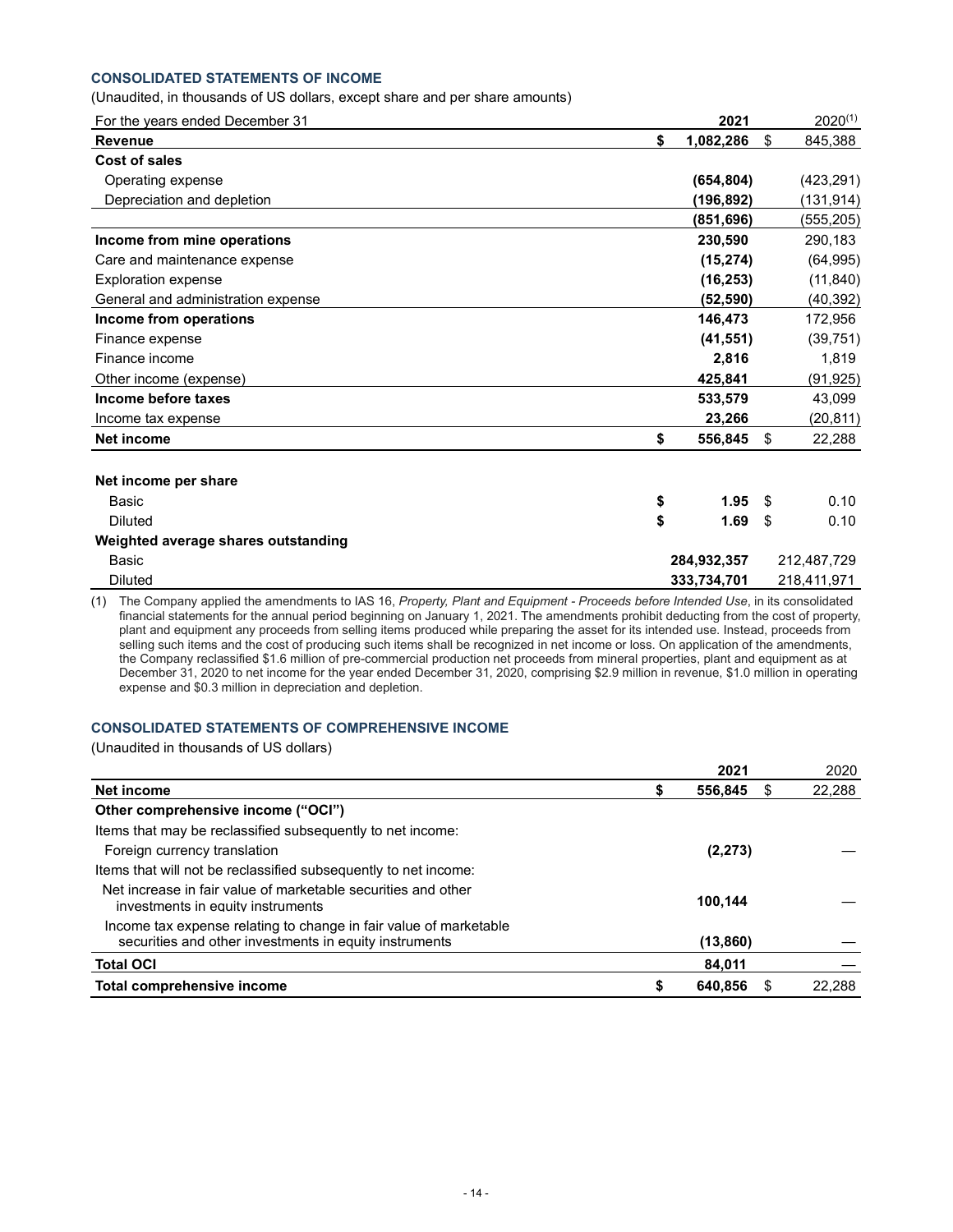# **CONSOLIDATED STATEMENTS OF CASH FLOW**

(Unaudited, in thousands of US dollars)

|                                                                                           | 2021                   | $2020^{(1)}$         |
|-------------------------------------------------------------------------------------------|------------------------|----------------------|
| Cash provided by (used in):                                                               |                        |                      |
| <b>Operating activities</b>                                                               |                        |                      |
| Net income for the year                                                                   | \$<br>556,845          | \$<br>22,288         |
| Adjustments for:                                                                          |                        |                      |
| Depreciation and depletion                                                                | 198,134                | 152,185              |
| Finance expense                                                                           | 41,551                 | 39,751               |
| Mark-to-market (gain) loss on derivatives                                                 | (90, 643)              | 92,684               |
| Settlements of derivatives                                                                | (46, 308)              | (35, 809)            |
| Gain on bargain purchase of Premier Gold Mines Limited                                    | (81, 432)              |                      |
| (Gain) loss on disposal of assets                                                         | (81, 970)              | 1,679                |
| Gain on reclassification of investment in Solaris Resources Inc.                          | (186, 067)             |                      |
| Unrealized foreign exchange gain                                                          | (2,963)                | (4, 818)             |
| Share-based compensation expense                                                          | 7,327                  | 8,140                |
| Income tax expense                                                                        | (23, 266)              | 20,811               |
| Income taxes paid                                                                         | (24, 934)              | (32,788)             |
| Other                                                                                     | (2, 152)               | 6,848                |
| Operating cash flow before non-cash changes in working capital                            | 264,122                | 270,971              |
| Non-cash changes in working capital                                                       | 56,656                 | (15, 193)            |
|                                                                                           | 320,778                | 255,778              |
| <b>Investing activities</b>                                                               |                        |                      |
| Expenditures on mineral properties, plant and equipment                                   | (344, 224)             | (174, 753)           |
| Acquisition of Premier Gold Mines Limited                                                 | 8,267                  |                      |
| Investment in Greenstone Gold Mines LP                                                    | (50, 905)              |                      |
| Investment in i-80 Gold Corp.                                                             | (40, 860)              |                      |
| Net proceeds on disposal of assets                                                        | 90,478                 | 6,500                |
| Acquisition of Leagold Mining Corporation                                                 |                        | 55,252               |
| Investment in Solaris Resources Inc.                                                      |                        | (12, 480)            |
| Other                                                                                     | (10, 323)              | (5,691)              |
|                                                                                           | (347, 567)             | (131, 172)           |
| <b>Financing activities</b>                                                               |                        |                      |
| Draw down on Credit Facility                                                              |                        | 379,680              |
| Proceeds from issuance of Convertible Notes                                               |                        | 139,278              |
| <b>Transaction costs</b>                                                                  |                        | (10, 622)            |
| Repayment of loans and borrowings                                                         | (30, 983)              | (546, 274)           |
|                                                                                           |                        |                      |
| Interest paid<br>Lease payments                                                           | (22, 112)<br>(24, 309) | (26, 536)<br>(6,667) |
| Net proceeds from issuance of shares                                                      | 59,498                 | 42,793               |
| Proceeds from exercise of warrants and stock options                                      | 17,655                 |                      |
|                                                                                           |                        | 171,530              |
| Other                                                                                     | (1, 344)               | 9,483                |
|                                                                                           | (1, 595)               | 152,665              |
| Effect of foreign exchange on cash and cash equivalents                                   | (6, 469)               | (61)                 |
| (Decrease) increase in cash and cash equivalents                                          | (34, 853)              | 277,210              |
| Cash and cash equivalents - beginning of year                                             | 344,926                | 67,716               |
| Cash and cash equivalents - end of year                                                   | \$<br>310,073          | \$<br>344,926        |
| Cash and cash equivalents reclassified as held for sale                                   | (4, 575)               |                      |
| Cash and cash equivalents, excluding amounts classified as held<br>for sale - end of year | \$<br>305,498          | \$<br>344,926        |

 $(1)$  Effective January 1, 2021, the Company made an accounting policy change to classify finance fees paid (which includes interest paid) within the consolidated statement of cash flows for the year ended December 31, 2021 as a financing activity rather than an operating activity, which more appropriately reflects the nature of these cash flows. Interest paid has been disclosed separately as a financing cash flow. Comparative figures for the year ended December 31, 2020 have been reclassified to conform with the change in accounting policy.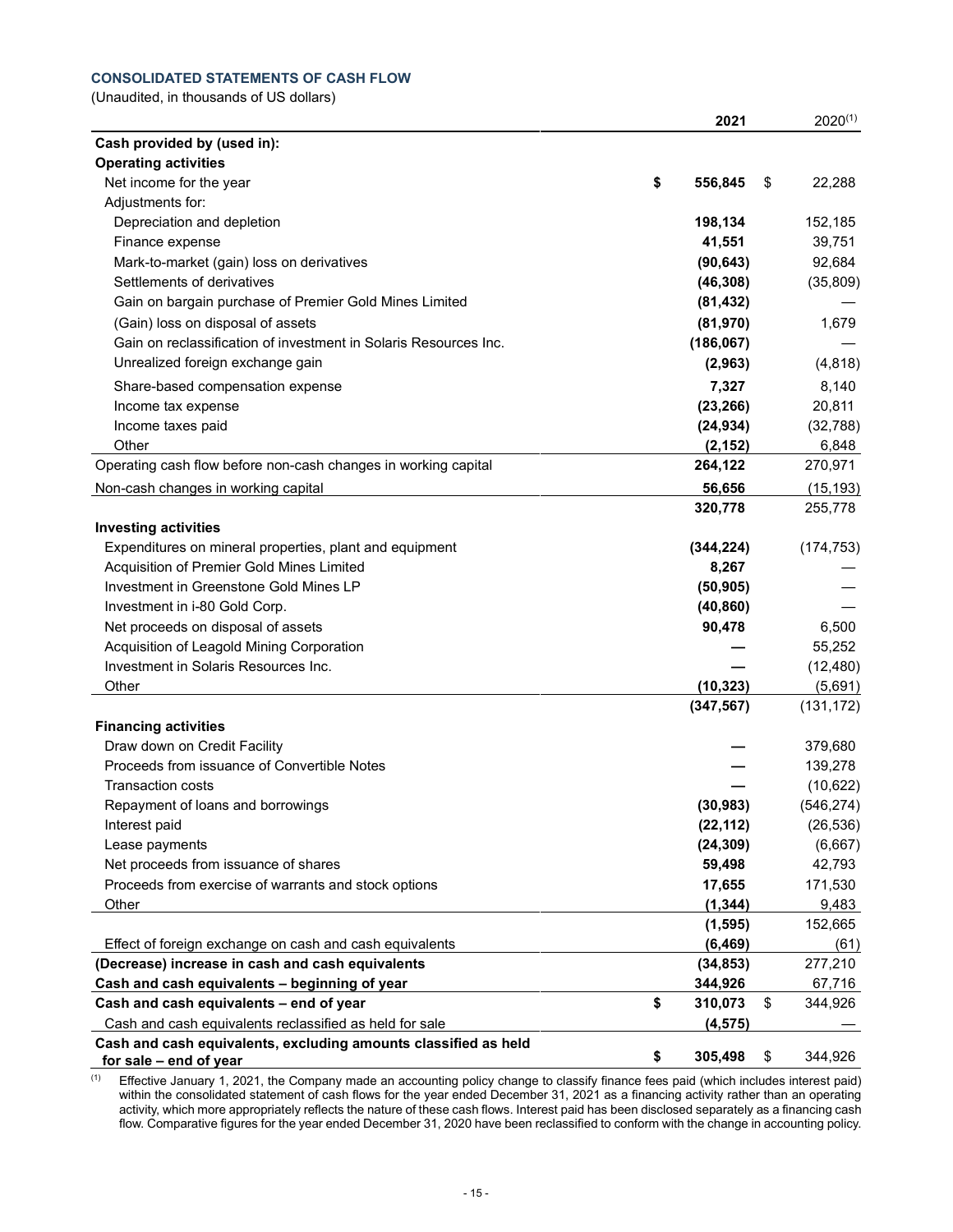#### **NON-IFRS MEASURES**

This news release refers to cash costs, cash costs per oz sold, AISC, AISC per oz sold, AISC contribution margin, adjusted net income, adjusted EPS, mine-site free cash flow, adjusted EBITDA, net debt, and sustaining and non-sustaining capital expenditures that are measures with no standardized meaning under IFRS, i.e. they are non-IFRS measures, and may not be comparable to similar measures presented by other companies. Their measurement and presentation is consistently prepared and is intended to provide additional information and should not be considered in isolation or as a substitute for measures of performance prepared in accordance with IFRS. Numbers presented in the tables below may not sum due to rounding.

#### **Cash costs and cash costs per oz sold**

Cash costs is a common financial performance measure in the gold mining industry; however, it has no standard meaning under IFRS. The Company reports total cash costs on a per oz sold basis. The Company believes that, in addition to conventional measures prepared in accordance with IFRS, certain investors use this information to evaluate the Company's performance and ability to generate operating income and cash flow from mining operations. Cash costs include mine site operating costs plus lease principal payments, but are exclusive of depreciation and depletion, reclamation, capital and exploration costs and net of by-product sales and then divided by ounces sold to arrive at cash costs per oz sold. The measure is not necessarily indicative of cash flow from operations under IFRS or operating costs presented under IFRS.

#### **AISC per oz sold**

The Company is reporting AISC per oz of gold sold. The methodology for calculating AISC was developed internally and is calculated below. Readers should be aware that this measure does not have a standardized meaning. Current IFRS measures used in the gold industry, such as operating expenses, do not capture all of the expenditures incurred to discover, develop and sustain gold production. The Company believes the AISC measure provides further transparency into costs associated with producing gold and will assist analysts, investors and other stakeholders of the Company in assessing its operating performance, its ability to generate free cash flow from current operations and its overall value.

|                                                               |                      | Three months ended    | Year ended           |                      |                      |  |
|---------------------------------------------------------------|----------------------|-----------------------|----------------------|----------------------|----------------------|--|
| \$'s in millions, except ounce and per oz<br>figures          | December 31.<br>2021 | September 30,<br>2021 | December 31.<br>2020 | December 31.<br>2021 | December 31,<br>2020 |  |
| Gold ounces sold                                              | 212,255              | 137,144               | 136,418              | 602,668              | 473,309              |  |
| Operating expenses                                            | \$<br>$215.5$ \$     | $152.7$ \$            | 114.1                | 654.8 \$<br>\$       | 423.3                |  |
| Lease payments                                                | 3.8                  | 2.8                   | 2.2                  | 9.2                  | 4.3                  |  |
| Non-recurring charges recognized in<br>operating expenses (1) | (0.4)                | (1.7)                 |                      | (2.1)                |                      |  |
| Fair value adjustment on acquired inventories                 | 1.8                  | (1.7)                 | (1.1)                | (6.6)                | (26.6)               |  |
| Total cash costs                                              | \$<br>220.7          | 152.1<br>∣\$          | \$<br>115.2          | 655.3 \$<br>\$       | 401.0                |  |
| Cash costs per gold oz sold                                   | \$<br>$1,040$ \$     | $1,109$ \$            | 844                  | 1,087 \$<br>\$       | 847                  |  |
| Total cash costs                                              | \$<br>220.7          | $152.1$ \$<br>-\$     | 115.2                | \$<br>655.3 \$       | 401.0                |  |
| Sustaining capital                                            | 42.4                 | 26.9                  | 31.5                 | 144.7                | 76.3                 |  |
| <b>Reclamation expenses</b>                                   | 5.5                  | 2.4                   | 1.1                  | 13.1                 | 6.3                  |  |
| Sustaining exploration expensed                               |                      | 0.6                   | 0.4                  | 0.6                  | 1.6                  |  |
| <b>Total AISC</b>                                             | 268.7                | 182.0                 | 148.1                | 813.7                | 485.1                |  |
| AISC per oz sold                                              | $1,266$ \$<br>\$     | $1,327$ \$            | 1,086                | $1,350$ \$<br>\$     | 1,025                |  |

The following table provides a reconciliation of cash costs per oz of gold sold and AISC per oz of gold sold to the most directly comparable IFRS measure on an aggregate basis.

(1) Non-recurring charges recognized in operating expenses relates to an impairment charge on replacement parts at Mesquite.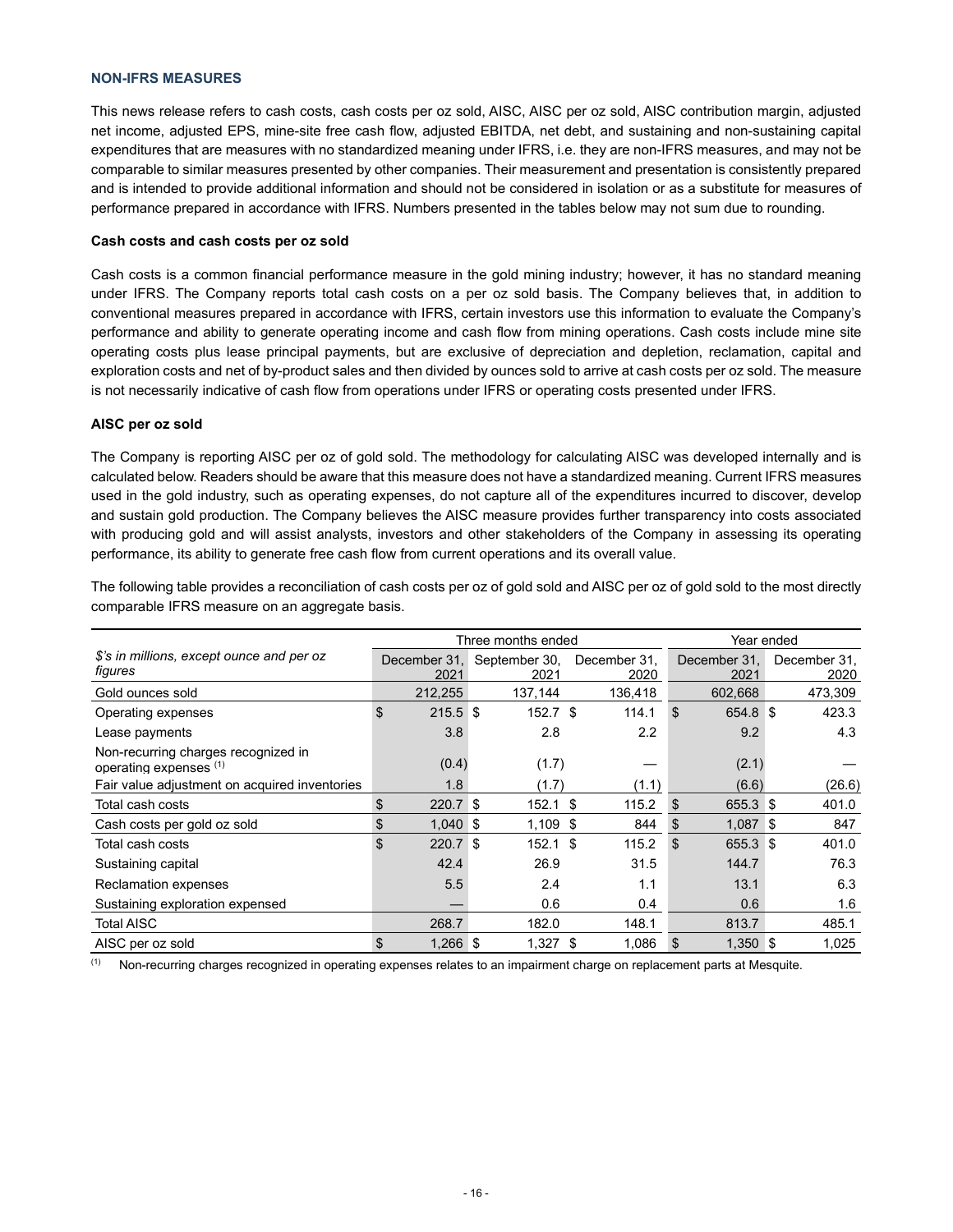#### **Sustaining and non-sustaining capital reconciliation**

Sustaining capital expenditures are defined as those expenditures which do not increase annual gold ounce production at a mine site and excludes all expenditures at the Company's projects and certain expenditures at the Company's operating sites which are deemed expansionary. Sustaining capital expenditures can include, but are not limited to, capitalized stripping costs at open pit mines, underground mine development, mining and milling equipment and tailings dam raises.

The following table provides a reconciliation of sustaining capital expenditures to the Company's total capital expenditures for continuing operations.

|                                                                                             |                         | Three months ended    | Year ended           |                      |                      |
|---------------------------------------------------------------------------------------------|-------------------------|-----------------------|----------------------|----------------------|----------------------|
| \$'s in millions                                                                            | December 31.<br>2021    | September 30,<br>2021 | December 31.<br>2020 | December 31.<br>2021 | December 31.<br>2020 |
| Capital additions to mineral properties, plant<br>and equipment <sup><math>(1)</math></sup> | $135.4$ \$<br>\$        | 99.7 <sup>°</sup>     | 50.8                 | 455.3 \$<br>- \$     | 179.1                |
| Less: Non-sustaining capital at operating sites                                             | (23.4)                  | (25.6)                | (6.0)                | (101.3)              | (32.4)               |
| Less: Non-sustaining capital at development<br>projects                                     | (62.4)                  | (39.0)                | (10.8)               | (137.7)              | (51.1)               |
| Less: Capital expenditures - corporate                                                      | (0.1)                   | (0.2)                 | (0.1)                | (1.0)                | (0.4)                |
| Less: Other non-cash additions <sup>(2)</sup>                                               | (7.1)                   | (8.0)                 | (2.4)                | (70.6)               | (18.9)               |
| Sustaining capital expenditures                                                             | \$<br>$42.4 \text{ } $$ | 26.8 <sup>°</sup>     | 31.5                 | 144.7 <sup>°</sup>   | 76.3                 |

(1) Capital additions are exclusive of non-cash changes to reclamation assets arising from changes in discount rate and inflation rate assumptions in the reclamation provision.

(2) Non-cash additions include right-of-use assets associated with leases recognized in the period, capitalized depreciation for deferred stripping activities, and the mineral interest recognized relating to the Pilar royalty.

### **Total mine-site free cash flow**

Mine-site free cash flow is a non-IFRS financial performance measure. The Company believes this to be a useful indicator of its ability to operate without reliance on additional borrowing or usage of existing cash. Mine-site free cash flow is intended to provide additional information only and does not have any standardized meaning under IFRS and may not be comparable to similar measures of performance presented by other mining companies. Mine-site free cash flow should not be considered in isolation or as a substitute for measures of performance prepared in accordance with IFRS.

The following table provides a reconciliation of mine-site free cash flow to the most directly comparable IFRS measure on an aggregate basis:

|                                                                                                                                        |                  | Three months ended                 | Year ended           |                             |                      |
|----------------------------------------------------------------------------------------------------------------------------------------|------------------|------------------------------------|----------------------|-----------------------------|----------------------|
| \$'s in millions                                                                                                                       | 2021             | December 31, September 30,<br>2021 | December 31,<br>2020 | December 31.<br>2021        | December 31,<br>2020 |
| Operating cash flow before non-cash changes<br>in working capital                                                                      | $122.2$ \$<br>\$ | 48.3 <sup>5</sup>                  | 94.0                 | 264.1<br>- \$               | 271.0<br>- \$        |
| Add: Operating cash flow used by non-mine<br>site activity $(1)$                                                                       | 32.7             | 36.9                               | 36.3                 | 136.4                       | 130.2                |
| Cash flow from operating mine sites                                                                                                    | \$<br>154.9      | $85.2$ \$<br>ا \$                  | 130.3                | $400.5$ \$<br>$\mathbf{\$}$ | 401.2                |
| Mineral property, plant and equipment<br>additions<br>Less: Capital expenditures relating to<br>development projects and corporate and | \$<br>135.4      | 99.7                               | 50.8                 | 455.3<br><b>S</b>           | 179.1                |
| other non-cash additions                                                                                                               | (69.6)           | (47.3)                             | (13.3)               | (209.4)                     | (70.4)               |
| Capital expenditure from operating mine sites                                                                                          | 65.8             | 52.4                               | 37.5                 | 245.9                       | 108.7                |
| Lease payments related to non-sustaining<br>capital items                                                                              | 3.5              | 4.1                                |                      | 13.7                        |                      |
| Non-sustaining exploration expensed                                                                                                    | 3.0              | 2.1                                | 1.2                  | 9.9                         | 3.8                  |
| Total mine site free cash flow                                                                                                         | \$<br>82.7       | -\$<br>26.6 \$                     | 91.6                 | $131.0$ \$<br>\$            | 288.7                |

(1) Includes taxes paid that are not factored into mine site free cash flow and are included in operating cash flow before non-cash changes in working capital in the statement of cash flows.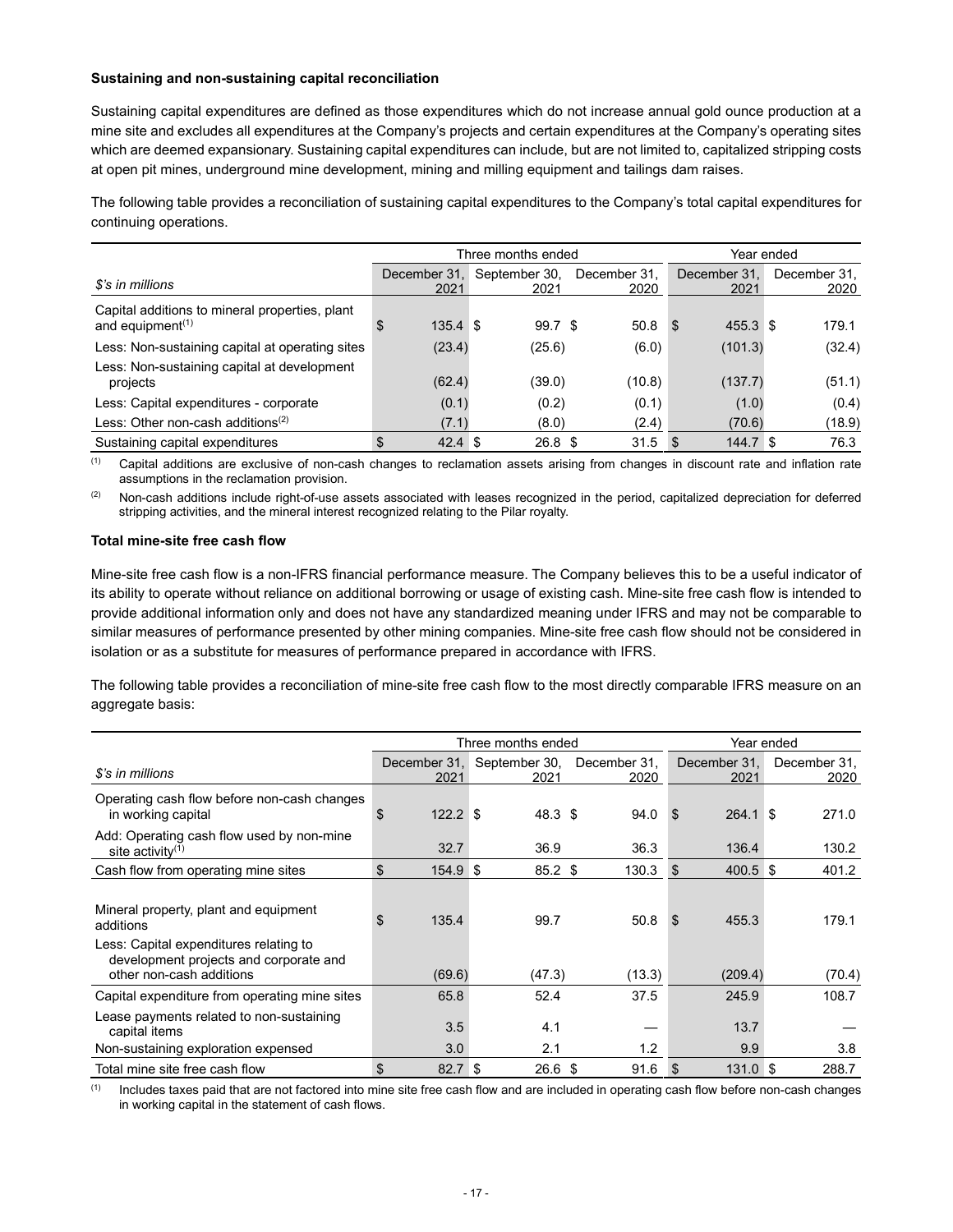# **EBITDA, adjusted EBITDA and AISC contribution margin**

The Company believes that, in addition to conventional measures prepared in accordance with IFRS, certain investors use adjusted EBITDA and AISC contribution margin to evaluate the Company's performance and ability to generate cash flows and service debt. EBITDA is defined as earnings before interest, tax, depreciation and amortization. Adjusted EBITDA is defined as earnings before interest, tax, depreciation, and amortization, adjusted to exclude specific items that are significant but not reflective of the underlying operating performance of the Company, such as the impact of fair value changes in the value of warrants, foreign exchange contracts and gold contracts, unrealized foreign exchange gains and losses, and sharebased compensation expense. It is also adjusted to exclude items whose timing or amount cannot be reasonably estimated in advance or that are not considered representative of core operating performance, such as impairments and gains and losses on disposals of assets. AISC contribution margin is defined as revenue less AISC.

Previously, adjusted EBITDA was calculated excluding the Company's share of net income or loss on investment in associate as an adjusting item. The Company has adjusted for its share of net income or loss on investment in associate in the current period as this item is not considered representative of core operating performance. The comparative periods have been adjusted to confirm with the current methodology and are different from those previously reported.

The following tables provide the calculation of AISC contribution margin, EBITDA and adjusted EBITDA, as calculated by the Company:

# *AISC Contribution Margin*

|                          | Three months ended |            |            |  | Year ended                              |  |              |  |              |
|--------------------------|--------------------|------------|------------|--|-----------------------------------------|--|--------------|--|--------------|
|                          |                    |            |            |  | December 31, September 30, December 31, |  | December 31, |  | December 31. |
| \$'s in millions         |                    | 2021       | 2021       |  | 2020                                    |  | 2021         |  | 2020         |
| Revenue                  | S                  | 381.2 \$   | $245.1$ \$ |  | 255.5                                   |  | $1.082.3$ \$ |  | 845.4        |
| Less: AISC               |                    | (268.7)    | (182.0)    |  | (148.1)                                 |  | (813.7)      |  | (485.1)      |
| AISC contribution margin |                    | $112.6$ \$ | 63.1 \$    |  | 107.4                                   |  | 268.6 \$     |  | 360.2        |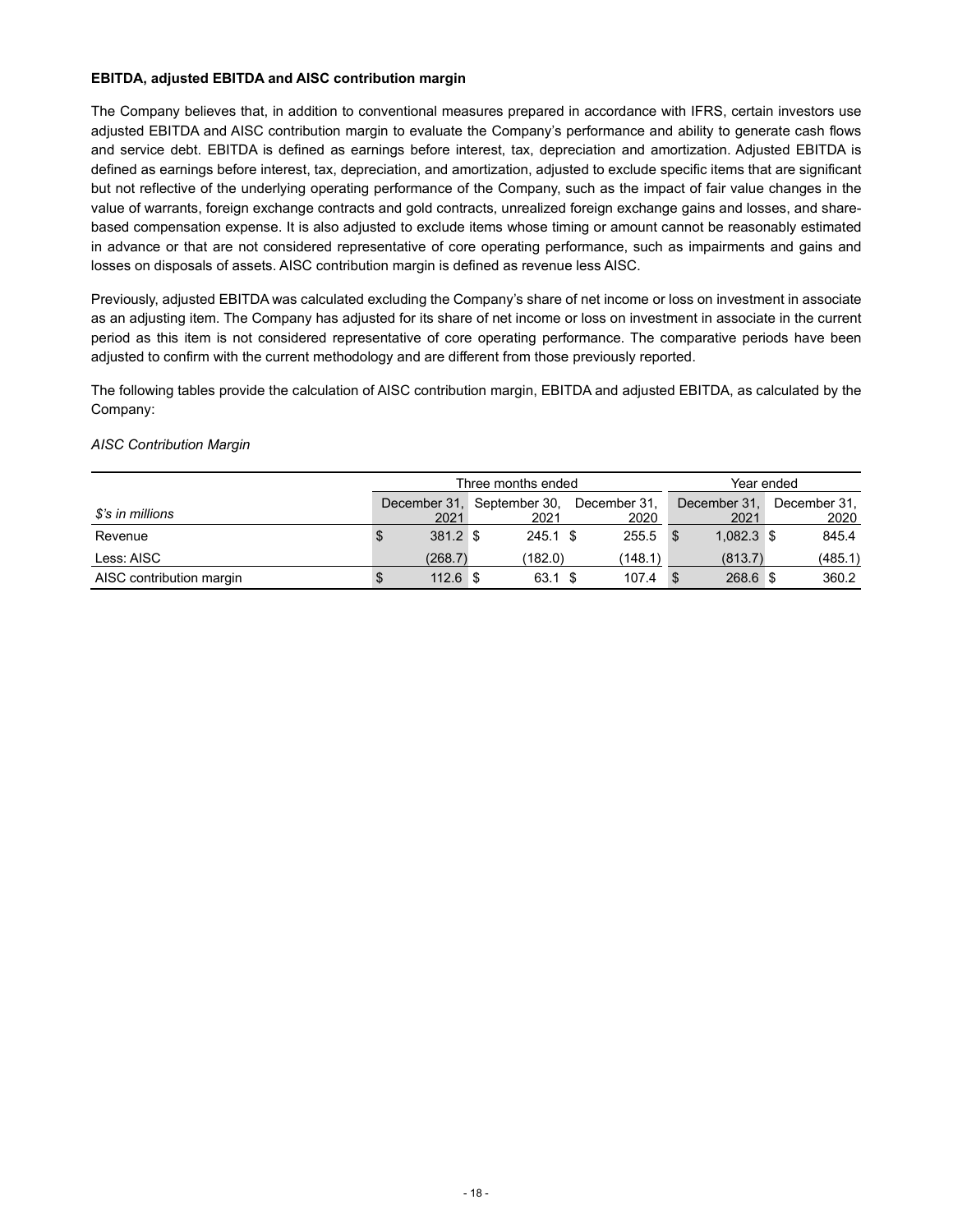# *EBITDA and Adjusted EBITDA*

|                                                                         |                  | Three months ended                 | Year ended           |                        |                      |
|-------------------------------------------------------------------------|------------------|------------------------------------|----------------------|------------------------|----------------------|
| \$'s in millions                                                        | 2021             | December 31, September 30,<br>2021 | December 31,<br>2020 | December 31,<br>2021   | December 31,<br>2020 |
| Net income (loss) before tax                                            | \$<br>86.7       | (11.3)                             | 67.2                 | 533.6<br>$\mathbf{\$}$ | 43.1                 |
| Depreciation and depletion                                              | 66.7             | 47.2                               | 43.8                 | 198.1                  | 132.6                |
| Finance expense                                                         | 10.3             | 10.7                               | 8.6                  | 41.6                   | 39.8                 |
| Finance income                                                          | (1.1)            | (1.1)                              | (0.6)                | (2.8)                  | (1.8)                |
| <b>EBITDA</b>                                                           | \$<br>$162.7$ \$ | $45.5 \text{ } $$                  | 119.1                | 770.4 \$<br>\$         | 213.6                |
| Non-cash share-based compensation<br>expense                            | 0.8              | 1.6                                | 1.4                  | 6.1                    | 6.8                  |
| Unrealized (gain) loss on change in fair value<br>of warrants           | (27.5)           | (1.0)                              | (17.5)               | (85.8)                 | 29.9                 |
| Unrealized (gain) loss on gold contracts                                | (4.3)            | (11.0)                             | (11.2)               | (58.1)                 | 12.9                 |
| Unrealized (gain) loss on foreign exchange<br>contracts                 | (1.7)            | 8.9                                | (11.1)               | (0.4)                  | 14.1                 |
| Unrealized foreign exchange (gain) loss                                 | (10.8)           | 3.8                                | 1.3                  | (5.9)                  | (12.1)               |
| Non-recurring charges recognized in operating<br>expense <sup>(1)</sup> | 0.4              | 1.7                                |                      | 2.1                    |                      |
| Transaction costs                                                       | 0.5              |                                    | 3.2                  | 2.4                    | 5.8                  |
| Other expense (income) $(2)$                                            | 9.9              | 17.9                               |                      | (327.7)                | 11.3                 |
| <b>Adjusted EBITDA</b>                                                  | \$<br>$130.0$ \$ | 67.3 \$                            | 85.3                 | $303.1$ \$<br><b>S</b> | 282.3                |

(1) Non-recurring charges recognized in operating expenses relates to an impairment charge on replacement parts at Mesquite.

(2) Other expense for the three months ended December 31, 2021 includes \$8.0 million loss on disposal of mineral properties, plant and equipment, \$6.0 million expected credit loss and \$9.4 million dilution gain on investment in associate. Other income for the year ended December 31, 2021 includes \$186.1 million gain on reclassification of Solaris investment from cost to fair value accounting, \$50.3 million gain on sale of Solaris shares, \$45.4 million gain on sale of Pilar, \$81.4 million bargain purchase gain on Premier Acquisition, \$9.4 million dilution gain on investment in associate, \$12.4 million loss on disposal of mineral properties, plant and equipment and \$7.0 million expected credit loss.

#### **Adjusted net income and adjusted EPS**

Adjusted net income and adjusted EPS are used by management and investors to measure the underlying operating performance of the Company. Adjusted net income is defined as net income adjusted to exclude specific items that are significant but not reflective of the underlying operating performance of the Company, such as the impact of fair value changes in the value of warrants, foreign exchange contracts and gold contracts, unrealized foreign exchange gains and losses, and non-cash share-based compensation expense. It is also adjusted to exclude items whose timing or amount cannot be reasonably estimated in advance or that are not considered representative of core operating performance, such as impairments and gains and losses on disposals of assets. Adjusted net income per share amounts are calculated using the weighted average number of shares outstanding on a basic and diluted basis as determined by IFRS.

Previously, adjusted net income was calculated excluding the Company's share of net income or loss on investment in associate as an adjusting item. The Company has adjusted for its share of net income or loss on investment in associate in the current period as this item is not considered representative of core operating performance. The comparative periods have been adjusted to confirm with the current methodology and are different from those previously reported.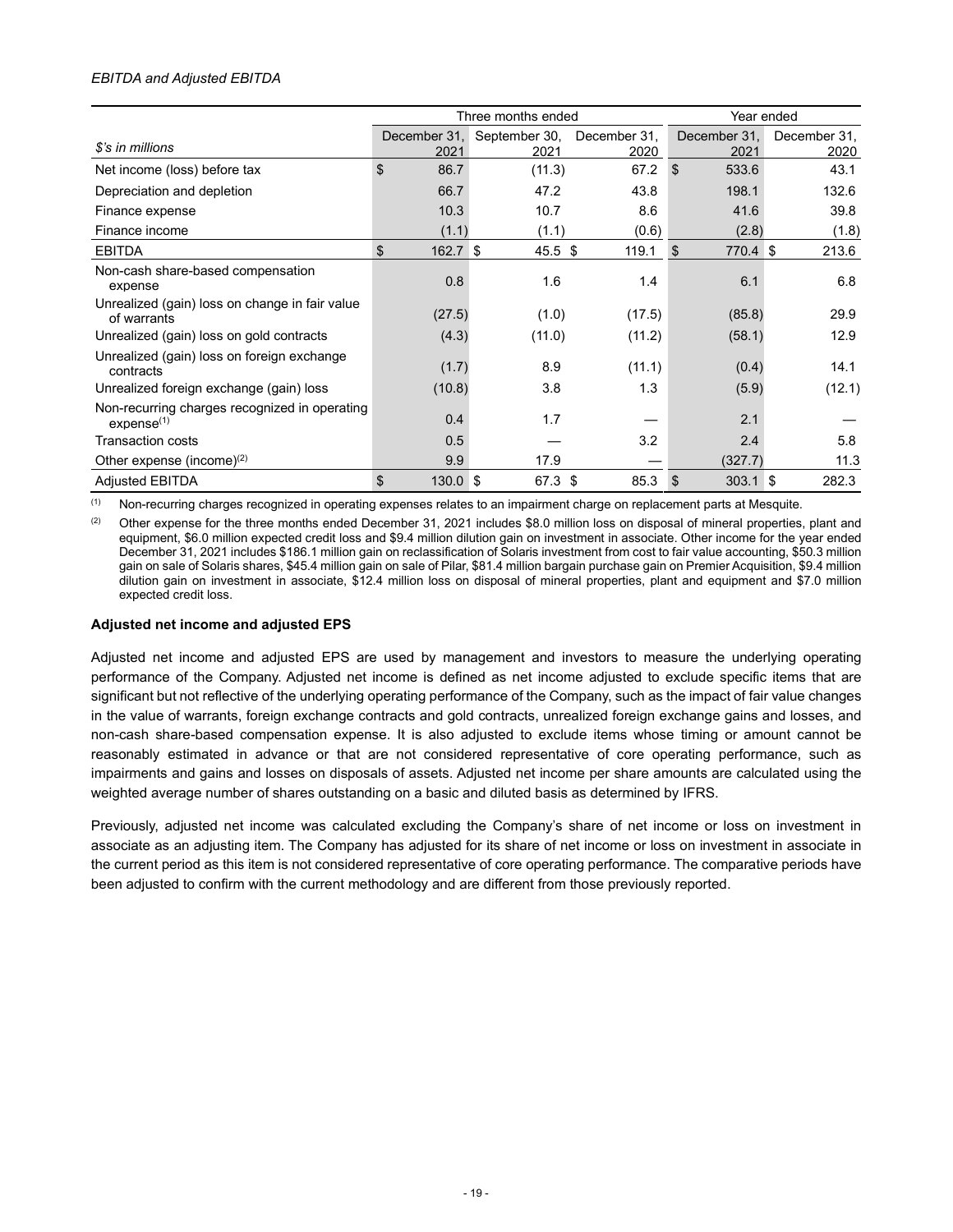The following table provides the calculation of adjusted net income and adjusted EPS, as adjusted and calculated by the Company:

|                                                                               |                  | Three months ended         | Year ended   |                       |              |
|-------------------------------------------------------------------------------|------------------|----------------------------|--------------|-----------------------|--------------|
|                                                                               |                  | December 31, September 30, | December 31, | December 31.          | December 31, |
| \$'s in millions                                                              | 2021             | 2021                       | 2020         | 2021                  | 2020         |
| Basic weighted average shares outstanding                                     | 300,790,672      | 300,513,742                | 242,118,375  | 284,932,357           | 212,487,729  |
| Diluted weighted average shares outstanding                                   | 348,996,674      | 300,513,742                | 290,888,147  | 333,734,701           | 218,411,971  |
| Net income (loss) attributable to Equinox Gold<br>shareholders                | \$<br>$110.9$ \$ | $(8.1)$ \$                 | 91.2         | 556.8 \$<br>-\$       | 22.3         |
| Add (deduct):                                                                 |                  |                            |              |                       |              |
| Non-cash share-based compensation<br>expense                                  | 0.8              | 1.6                        | 1.4          | 6.1                   | 6.8          |
| Unrealized (gain) loss on change in fair<br>value of warrants                 | (27.5)           | (1.0)                      | (17.5)       | (85.8)                | 29.9         |
| Unrealized (gain) loss on gold contracts                                      | (4.3)            | (11.0)                     | (11.2)       | (58.1)                | 12.9         |
| Unrealized loss (gain) on foreign exchange<br>contracts                       | (1.7)            | 8.9                        | (11.1)       | (0.4)                 | 14.1         |
| Unrealized foreign exchange loss (gain)                                       | (10.8)           | 3.8                        | 1.3          | (5.9)                 | (12.1)       |
| Non-recurring charges recognized in<br>operating expense $(1)$                | 0.4              | 1.7                        |              | 2.1                   |              |
| <b>Transaction costs</b>                                                      | 0.5              |                            | 3.2          | 2.4                   | 5.8          |
| Other expense (income) $(2)$                                                  | 9.9              | 17.9                       |              | (327.7)               | 11.3         |
| Unrealized foreign exchange (gain) loss<br>recognized in deferred tax expense | (2.7)            | (4.5)                      | (18.5)       | (15.8)                | (2.5)        |
| Adjusted net income                                                           | \$<br>75.6 \$    | 9.2 <sup>5</sup>           | 38.9         | 73.8 \$<br>$\sqrt{3}$ | 88.4         |
| Adjusted income per share - basic (\$/share)                                  | \$0.25           | \$0.03                     | \$0.16       | \$0.26                | \$0.42       |
| Adjusted income per share - diluted (\$/share)                                | \$0.22           | \$0.03                     | \$0.13       | \$0.22                | \$0.40       |

(1) Non-recurring charges recognized in operating expense relates to an impairment charge on replacement parts at Mesquite.

(2) Other expense for the three months ended December 31, 2021 includes \$8.0 million loss on disposal of mineral properties, plant and equipment, \$6.0 million expected credit loss and \$9.4 million dilution gain on investment in associate. Other income for the year ended December 31, 2021 includes \$186.1 million gain on reclassification of Solaris investment from cost to fair value accounting, \$50.3 million gain on sale of Solaris shares, \$45.4 million gain on sale of Pilar, \$81.4 million bargain purchase gain on Premier Acquisition, \$12.4 million loss on disposal of mineral properties, \$9.4 million dilution gain on investment in associate plant and equipment and \$7.0 million expected credit loss.

### **Net debt**

The Company believes that in addition to conventional measures prepared in accordance with IFRS, the Company and certain investors and analysts use net debt to evaluate the Company's performance. Net debt does not have any standardized meaning prescribed under IFRS, and therefore it may not be comparable to similar measures employed by other companies. This measure is intended to provide additional information and should not be considered in isolation or as a substitute for measures of performances prepared in accordance with IFRS. Net debt is calculated as the sum of the current and noncurrent portions of long-term debt, net of the cash and cash equivalent balance as at the balance sheet date. A reconciliation of net debt is provided below.

|                                                |                   | December 31, September 30, | December 31. |
|------------------------------------------------|-------------------|----------------------------|--------------|
|                                                | 2021              | 2021                       | 2020         |
| Current portion of loans and borrowings        | 26.7 <sup>°</sup> | 26.7 <sup>°</sup>          | 13.3         |
| Non-current portion of loans and borrowings    | 514.0             | 518.4                      | 531.9        |
| Total debt                                     | 540.7             | 545.1                      | 545.2        |
| Less: Cash and cash equivalents (unrestricted) | (305.5)           | (300.3)                    | (344.9)      |
| Net debt                                       | $235.2$ \$        | 244.8 \$                   | 200.3        |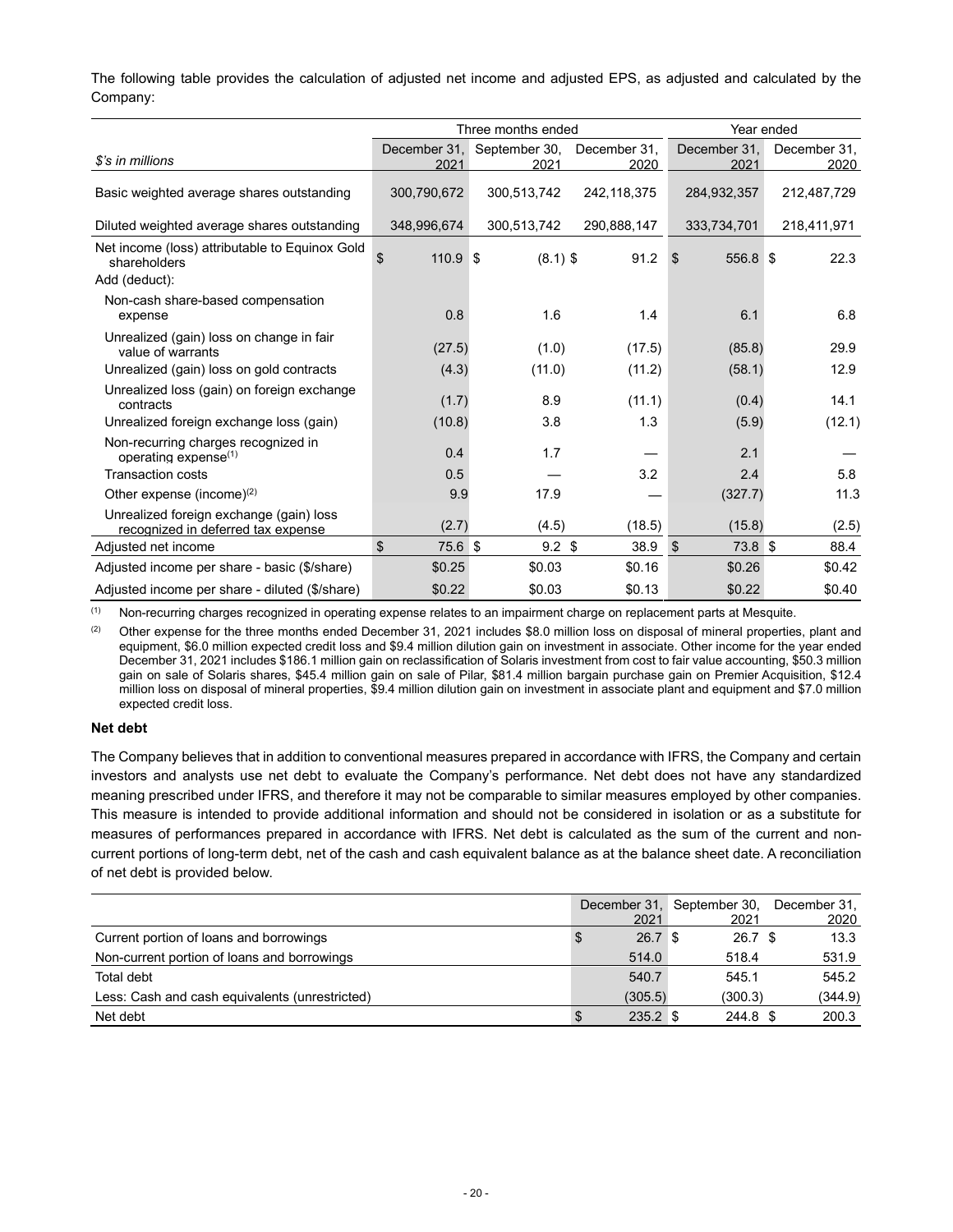#### **ABOUT EQUINOX GOLD**

Equinox Gold is a Canadian mining company operating entirely in the Americas, with seven operating gold mines and a clear path to achieve more than one million ounces of annual gold production from a pipeline of development and expansion projects. Equinox Gold's common shares are listed on the TSX and the NYSE American under the trading symbol EQX. Further information about Equinox Gold's portfolio of assets and long-term growth strategy is available at www.equinoxgold.com or by email at ir@equinoxgold.com.

## **EQUINOX GOLD CONTACTS**

Christian Milau, Chief Executive Officer Rhylin Bailie, Vice President, Investor Relations Tel: +1 604-558-0560 Email: ir@equinoxgold.com

### **CAUTIONARY NOTES**

#### *Technical Information*

*Doug Reddy, Msc, P.Geo., Equinox Gold's COO, is the Qualified Person under National Instrument 43-101 for this Equinox Gold press release and has reviewed and approved the technical information in this document.*

#### *Non-IFRS Measures*

*This news release refers to cash costs, mine cash costs per ounce sold, all-in sustaining costs ("AISC"), AISC per ounce sold, AISC contribution margin, adjusted EBITDA, adjusted net income, adjusted earnings per share, net debt, mine-site free cash flow and sustaining and non-sustaining capital expenditures, all of which are measures with no standardized meaning under International Financial Reporting Standards ("IFRS") and may not be comparable to similar measures presented by other companies. Their measurement and presentation is intended to provide additional information and should not be considered in isolation or as a substitute for measures of performance prepared in accordance with IFRS. Non-IFRS measures are widely used in the mining industry as measurements of performance and the Company believes that they provide further transparency into costs associated with producing gold and will assist analysts, investors and other stakeholders of the Company in assessing its operating performance, its ability to generate free cash flow from current operations and its overall value. Refer to the "Non-IFRS measures" section of this news release and in the Company's Management's Discussion and Analysis for the period ended September 30,2021, for a more detailed discussion of these non-IFRS measures and their calculation.*

#### *Cautionary Note to U.S. Readers Concerning Estimates of Mineral Reserves and Mineral Resources*

*Disclosure regarding the Company's mineral properties, including with respect to mineral reserve and mineral resource estimates included in this news release, was prepared in accordance with National Instrument 43-101. NI 43-101 is a rule developed by the Canadian Securities Administrators that establishes standards for all public disclosure an issuer makes of scientific and technical information concerning mineral projects. NI 43-101 differs significantly from the disclosure requirements of the Securities and Exchange Commission (the "SEC") generally applicable to U.S. companies. Accordingly, information contained in this news release is not comparable to similar information made public by U.S. companies reporting pursuant to SEC disclosure requirements.*

#### *Forward-looking Statements*

*This news release contains certain forward-looking information and forward-looking statements within the meaning of applicable securities legislation and may include future-oriented financial information. Forward-looking statements and forward-looking information in this news release relate to, among other things: the strategic vision for the Company and expectations regarding exploration potential, production capabilities and future financial or operational performance; the Company's ability to successfully advance its growth and development projects, including the construction of Santa Luz and Greenstone and the expansions at Los Filos, Aurizona and Castle Mountain; the*  expectations for the Company's investments in Solaris, i-80 Gold and Pilar Gold; completion of the sale of the Mercedes mine; the Company's *production and cost guidance; and conversion of Mineral Resources to Mineral Reserves. Forward-looking statements or information generally identified by the use of the words "believe", "will", "advancing", "strategy", "plans", "budget", "anticipated", "expected", "estimated", "on track", "target", "objective" and similar expressions and phrases or statements that certain actions, events or results "may", "could", or "should", or the negative connotation of such terms, are intended to identify forward-looking statements and information. Although the Company believes that the expectations reflected in such forward-looking statements and information are reasonable, undue reliance should not be placed on forward-looking statements since the Company can give no assurance that such expectations will prove to be correct. The Company has based these forward-looking statements and information on the Company's current expectations and projections about future events and these assumptions include: Equinox Gold's ability to achieve the exploration, production, cost and development expectations for its respective operations and projects; prices for gold remaining as estimated; currency exchange rates remaining as estimated; construction of Santa Luz and Greenstone being completed and performed in accordance with current expectations; expansion projects at Los Filos, Castle Mountain and Aurizona being completed and performed in accordance with current expectations; tonnage of ore to be mined and processed; ore grades and recoveries; availability of funds for the Company's projects and future cash requirements; capital, decommissioning and reclamation*